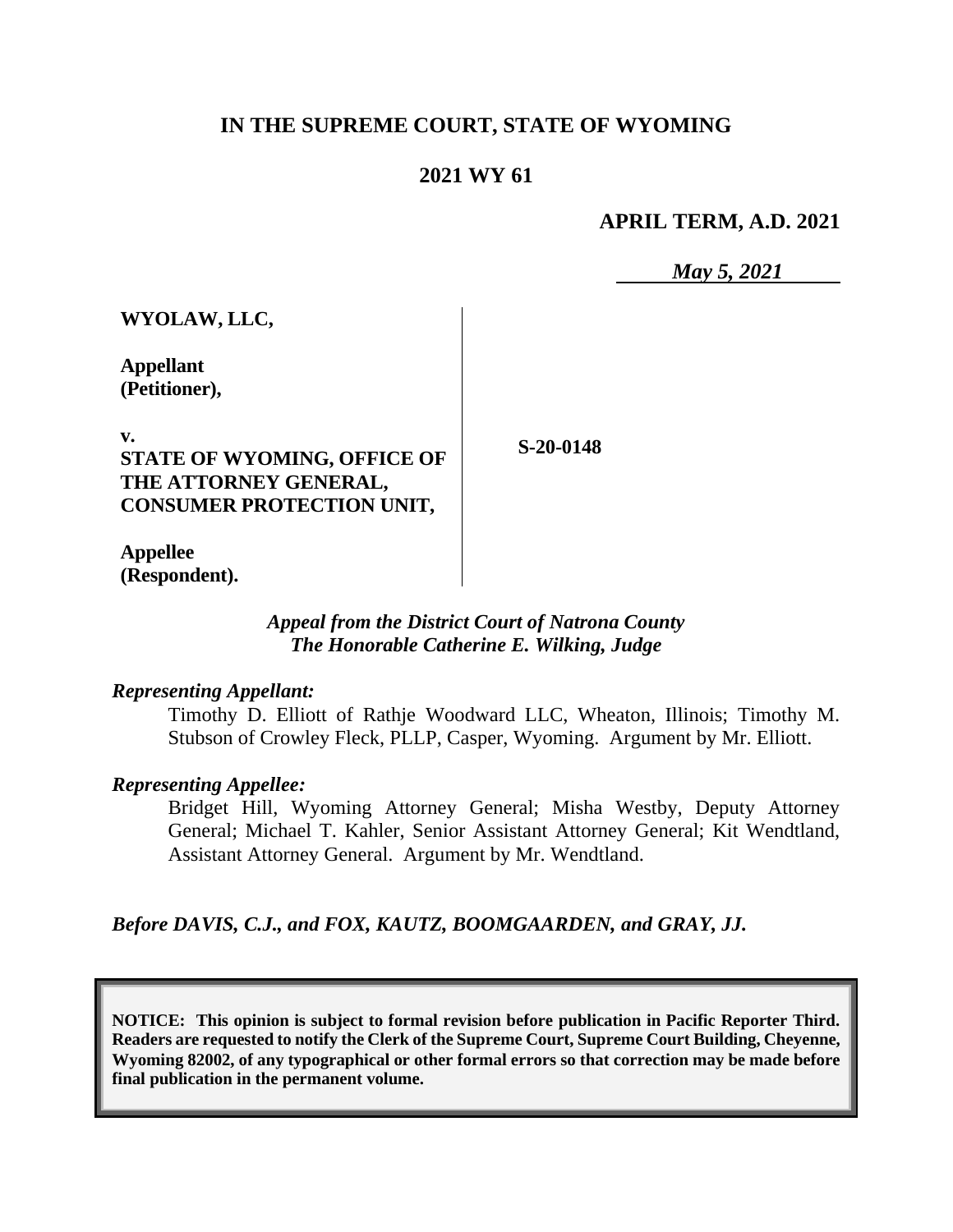## **DAVIS**, **Chief Justice**.

[¶1] WyoLaw, LLC filed a petition in district court to set aside an investigative subpoena served by the Consumer Protection Unit of the Wyoming Office of Attorney General ("Attorney General"). It claimed that it was not subject to the Attorney General's investigative authority, that the Attorney General lacked probable cause to support its subpoena, and that the requested documents were protected by the attorney-client privilege and the work product doctrine. The Attorney General filed a counter-petition to enforce the subpoena.

[¶2] The district court found that the Attorney General had the authority and probable cause to subpoena the information under the Wyoming Consumer Protection Act, and that WyoLaw failed to demonstrate any ground to set the subpoena aside. It thus denied the request to modify or set aside the subpoena and ordered WyoLaw to produce the requested documents. We affirm.

## **ISSUE**

[¶3] WyoLaw presents several issues on appeal, which we rephrase as follows:

1. What constitutes probable cause for issuance of a subpoena under the Wyoming Consumer Protection Act?

2. Can out-of-state consumer complaints provide the Attorney General probable cause to issue a subpoena?

3. Was the Attorney General's subpoena supported by the required probable cause?

4. Did the Attorney General's investigation based on outof-state consumer complaints violate the commerce and due process clauses of the United States Constitution?

5. Was WyoLaw exempt from investigation under the WCPA because it is a law firm?

6. Did the district court abuse its discretion when it ordered WyoLaw to produce the requested documents and information despite its claims of attorney-client privilege and work product protection?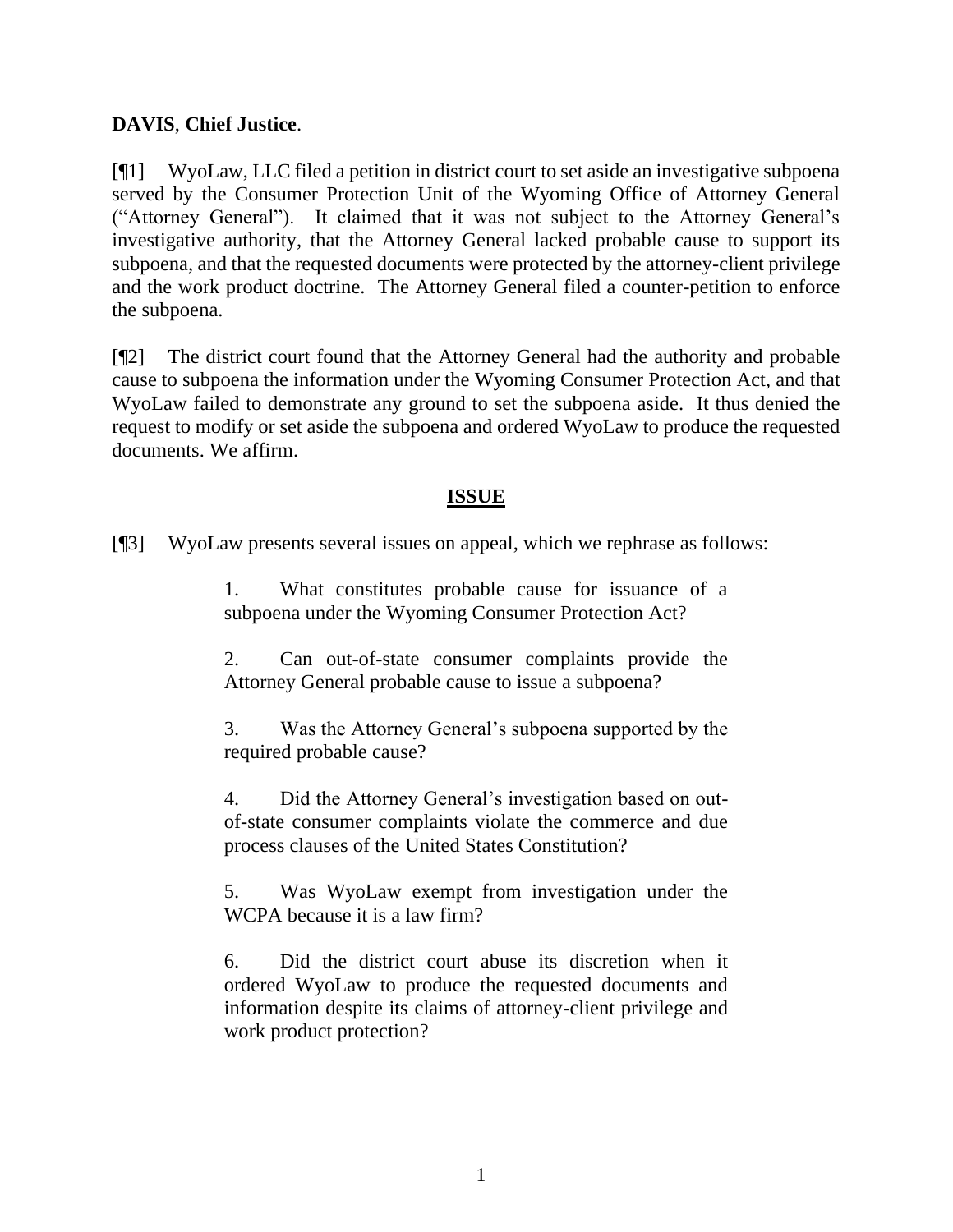## **FACTS**

[¶4] WyoLaw, LLC, also known or doing business as Summit Law Firm,<sup>1</sup> is a Wyoming limited liability company. It was organized on October 31, 2017 by Traci Mears, a former Wyoming lawyer who has since been disbarred from the practice of law in Wyoming. In 2018, Ms. Mears sold her controlling interest in WyoLaw to two attorneys: Guillermo Geisse, a resident of California, and Mark Scheer, a resident of Missouri. WyoLaw remains a Wyoming-registered LLC with a registered agent in Wyoming and its mailing address and principal office in Casper, Wyoming.

[¶5] WyoLaw describes itself as a national law firm that represents clients in approximately forty-four states across the country, with 106 attorney-members in those states. It claims to provide "legal services to clients located across the United States, particularly clients who are faced with high credit card (and other) debts." Its client retainer agreement states that it "will assist [clients] with the resolution of burdensome debt" through a "debt resolution program," and that it will provide "legal services" and "nonlegal services related to the implementation, management and maintenance of Client's debt negotiation plan performed under the supervision of [WyoLaw's] attorneys."

[¶6] In 2018 and 2019, the Attorney General received a number of consumer complaints alleging that WyoLaw failed to render debt resolution services as promised. These included "four (4) formal complaints and three (3) other letters and emails from consumers who contracted with WyoLaw for assistance in negotiating the settlement of their debts." The Attorney General also learned that the Better Business Bureau serving Northern Colorado and Wyoming had received numerous consumer complaints against WyoLaw and had revoked its accreditation in July 2019.

[¶7] Based on the consumer complaints, the Attorney General began an investigation into WyoLaw's activities under the Wyoming Consumer Protection Act (WCPA). As part of that investigation, it served WyoLaw with an investigative subpoena on October 11, 2019. The subpoena contained twenty-seven enumerated document requests and originally required WyoLaw to respond by December 9, 2019, but the parties agreed to extend the deadline to December 20, 2019.

[¶8] WyoLaw provided a partial response to the subpoena on December 23, 2019, responding to eight of the enumerated requests with a reservation of its rights to further object. The parties attempted to resolve their dispute concerning the subpoenaed documents, and when that failed, WyoLaw filed a petition to modify or set aside the

<sup>&</sup>lt;sup>1</sup> WyoLaw asserts that it is no longer using the name Summit Law due to trademark issues. Nonetheless, several documents in the record use the name Summit Law and some clients and complainants referred to WyoLaw as Summit Law. To avoid any confusion, we refer to the entity only as WyoLaw throughout this opinion.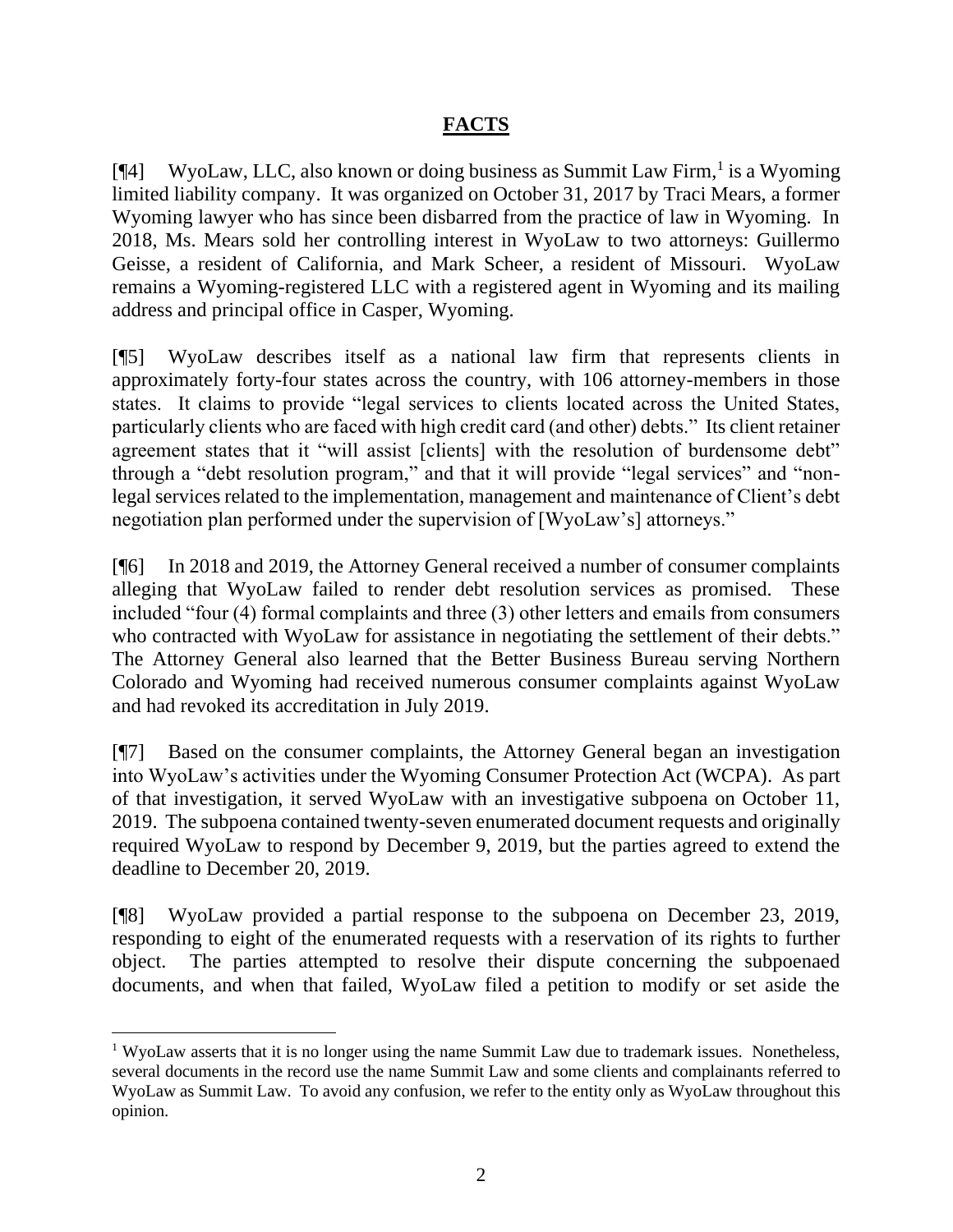subpoena. In response, the Attorney General filed an opposition and counter-petition requesting that the district court enforce the subpoena.

[¶9] In support of its petition, WyoLaw argued that: (1) the plain language of the WCPA exempts attorneys and law firms from its coverage; (2) the subpoena violated the Dormant Commerce Clause of the United States Constitution; (3) the Attorney General did not have probable cause to issue the subpoena; (4) the subpoena was overbroad and created an undue burden on WyoLaw; and (5) the documents were protected from disclosure by attorneyclient privilege and the work product doctrine.

[¶10] On May 7, 2020, the district court held a hearing on the matter, and on May 21, 2020, it denied WyoLaw's petition. It ruled that the Attorney General had authority under the WCPA to investigate WyoLaw and probable cause to issue the subpoena. It further ruled that WyoLaw failed to establish grounds to set aside the subpoena. WyoLaw timely appealed the district court's order.<sup>2</sup>

# **DISCUSSION**

# **A. Probable Cause Under the WCPA**

[¶11] The WCPA authorizes the Attorney General to subpoena witnesses or documents, and collect evidence, if it has "probable cause" to suspect that an entity has engaged in, or is engaging in, an act or practice that violates the Act. Wyo. Stat. Ann. § 40-12-112(a) (LexisNexis 2019). The district court held that probable cause, as used in the Act, means "sufficient and reasonable information to support a belief that a violation of the WCPA has occurred or is occurring." WyoLaw contends that the district court's definition is not rigorous enough. It urges this Court to instead give the term the same meaning it has in the context of a criminal search or seizure, and to apply those same principles when the Attorney General seeks to justify an investigative subpoena issued under the Act.

[¶12] The meaning the legislature intended for the term "probable cause" as used in the WCPA is a question of statutory interpretation that we review de novo. *Matter of Estate of Britain*, 2018 WY 101, ¶ 15, 425 P.3d 978, 982-83 (Wyo. 2018) ("This Court interprets statutes as a matter of law de novo."). "When interpreting a statute, we seek the legislature's intent as 'reflected in the plain and ordinary meaning of the words used in the statute.'" *In re Interest of JB*, 2017 WY 26, ¶ 12, 390 P.3d 357, 360 (Wyo. 2017) (internal citations omitted). "Where legislative intent is discernible a court should give effect to the 'most likely, most reasonable, interpretation of the statute, given its design and purpose.'" *Lozano v. Cir. Ct. of Sixth Jud. Dist.*, 2020 WY 44, ¶ 15, 460 P.3d 721, 728 (Wyo. 2020)

<sup>&</sup>lt;sup>2</sup> Although a trial court's ruling enforcing a subpoena would not normally be an appealable order, the State contends that this is an order affecting a substantial right in a special proceeding under Wyoming Rule of Appellate Procedure 1.05(b). WyoLaw did not elaborate on the basis for our jurisdiction, but it has not disagreed with the State's position.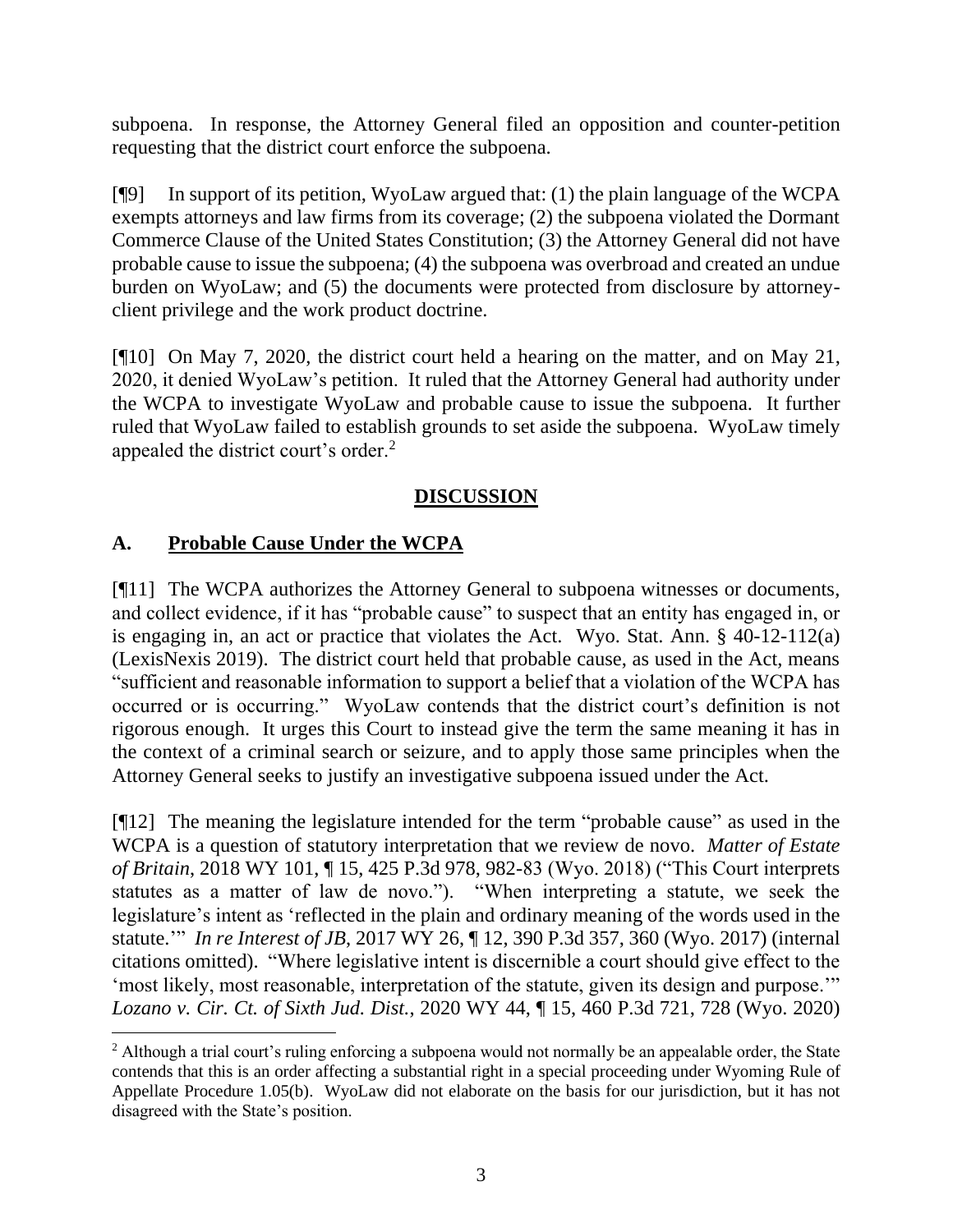(quoting *Sullivan v. State*, 2019 WY 71, ¶ 10, 444 P.3d 1257, 1260 (Wyo. 2019)). We presume that the legislature acts with full knowledge of existing law, and that it intends new statutes to be read in harmony with that existing law and "as part of an overall and uniform system of jurisprudence." *Hayse v. Wyo. Bd. of Coroner Standards*, 2020 WY 4, ¶ 6, 455 P.3d 267, 270 (Wyo. 2020) (quoting *Wyoming Jet Ctr., LLC v. Jackson Hole Airport Bd.*, 2019 WY 6, ¶ 12, 432 P.3d 910, 915 (Wyo. 2019)).

[¶13] The relevant provision of the WCPA provides:

If, by inquiry by the enforcing authority or as a result of complaints, the enforcing authority has *probable cause* to believe that a person has engaged in, or is engaging in, an act or practice that violates this act, investigators designated by the Wyoming attorney general may administer oaths and affirmations, subpoena witnesses or matter, and collect evidence.

Wyo. Stat. Ann. § 40-12-112(a) (emphasis added).

[¶14] Since the WCPA does not define the term "probable cause," WyoLaw contends that the legislature must have intended it to be defined with reference to existing law, which it argues consisted only of that which governs criminal searches and seizures. We disagree. The law has long recognized a difference in the Fourth Amendment protections afforded an individual subject to a search or seizure in a criminal investigation from those afforded to an agency's investigative subpoena.

> [T]he Fourth [Amendment], if applicable, at the most guards against abuse only by way of too much indefiniteness or breadth in the things required to be 'particularly described,' if also the inquiry is one the demanding agency is authorized by law to make and the materials specified are relevant. *The gist of the protection is in the requirement, expressed in terms, that the disclosure sought shall not be unreasonable*.

> > \* \* \* \*

*The requirement of 'probable cause*, supported by oath or affirmation' literally applicable in the case of a warrant *is satisfied, in that of an order for production, by the court's determination that the investigation is authorized by Congress, is for a purpose Congress can order, and the documents sought are relevant to the inquiry*.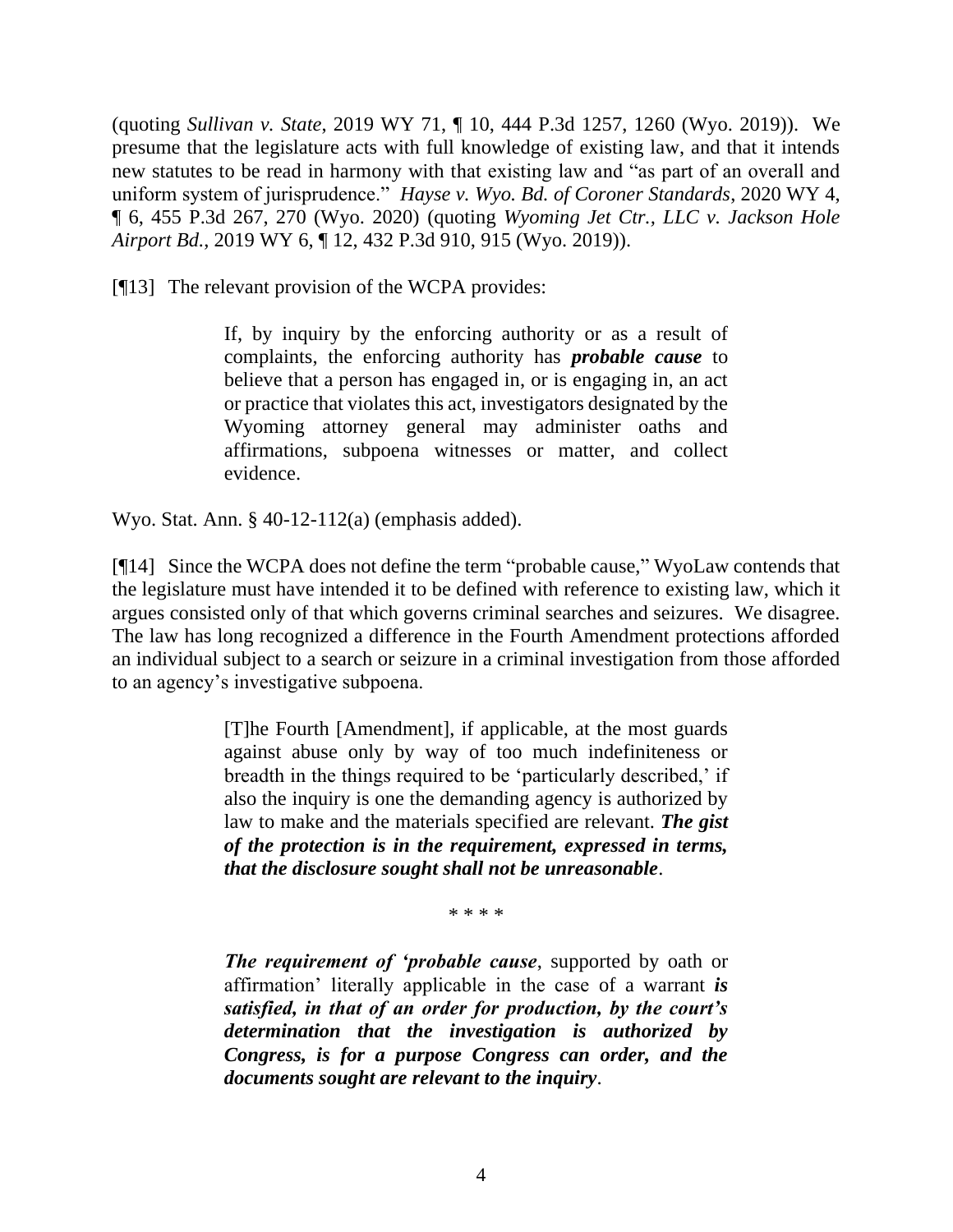*Oklahoma Press Publ'g Co. v. Walling*, 327 U.S. 186, 208-09, 66 S.Ct. 494, 505-06, 90 L.Ed. 614 (1946)) (footnote omitted); *see also United States v. Bisceglia*, 420 U.S. 141, 146, 95 S. Ct. 915, 919, 43 L. Ed. 2d 88 (1975) ("[T]he investive authority so provided is not limited to situations in which there is probable cause, *in the traditional sense*, to believe that a violation of the tax laws exists." (emphasis added)); *In re Reed*, 444 P.2d 329, 331- 32 (Wyo. 1968) (use of term "probable cause" in worker's compensation statute departs from its use "in seizures, search warrants, malicious prosecution, guilt or innocence, defamation, etc."); 32 Wright & Miller, *Fed. Prac. & Proc. Jud. Rev*. § 8143 (1st ed. Apr. 2021 update); 1 Admin. L. & Prac. § 3:10 (3d ed. Feb. 2021 update).

[¶15] Although the Attorney General's office may not technically be an administrative agency, we believe the law that applies to administrative agency subpoenas was intended to govern the scope of the Attorney General's power in this instance. Throughout this opinion, we therefore refer to the law governing administrative agencies and their power to subpoena information under the Consumer Protection Act, while recognizing that the Attorney General's overall role in our system of government is greater than that, and that the Attorney General is probably not an administrative agency in the conventional sense, but acts in a similar capacity under the Act. *See* Wyo. Stat. Ann. § 9-1-601 (LexisNexis 2019) (establishing the office of the Attorney General), and § 9-1-603 (containing an impressive list of the duties and powers of the Attorney General).

[¶16] In addition to the less stringent probable cause standard recognized in *Oklahoma Press*, the law has also long recognized that "an administrative agency's authority to request records and undertake other investigatory functions is extremely broad." *Santa Fe Energy Prod. Co. v. McCutcheon*, 90 F.3d 409, 414 (10th Cir. 1996) (citing *[United States](http://www.westlaw.com/Link/Document/FullText?findType=Y&serNum=1950119699&pubNum=0000708&originatingDoc=I8fa81c2b933111d9a707f4371c9c34f0&refType=RP&fi=co_pp_sp_708_364&originationContext=document&vr=3.0&rs=cblt1.0&transitionType=DocumentItem&contextData=(sc.UserEnteredCitation)#co_pp_sp_708_364)  v. Morton Salt Co.*[, 338 U.S. 632, 642-43, 70 S.Ct. 357, 364, 94 L.Ed. 401 \(1950\)\)](http://www.westlaw.com/Link/Document/FullText?findType=Y&serNum=1950119699&pubNum=0000708&originatingDoc=I8fa81c2b933111d9a707f4371c9c34f0&refType=RP&fi=co_pp_sp_708_364&originationContext=document&vr=3.0&rs=cblt1.0&transitionType=DocumentItem&contextData=(sc.UserEnteredCitation)#co_pp_sp_708_364). Thus, when the legislature enacted the Section 112 probable cause requirement, the existing law included a well-established recognition of both an agency's broad investigative authority and a relaxed definition of probable cause to support an administrative subpoena. Since we presume that the legislature acts with full knowledge of existing law, and that it intends new statutes to be read in harmony with that existing law, *Hayse*, ¶ 6, 455 P.3d at 270, we are unable to infer a legislative intent to incorporate principles of criminal law that were long ago rejected in the context of administrative investigations.

[¶17] The definition of probable cause adopted by the district court and urged by the Attorney General is consistent with this long-recognized distinction. It is also consistent with the standard the West Virginia Supreme Court of Appeals adopted in interpreting a similar probable cause requirement in its consumer protection statute. *Cavalry SPV I, LLC v. Morrisey*, 752 S.E.2d 356, 365 (W. Va. 2013). The West Virginia court observed that Wyoming is the one other state that "has promulgated a similar statute requiring the existence of probable cause to support the issuance of an investigative subpoena to determine whether the state's consumer protection laws have been, or are being, violated."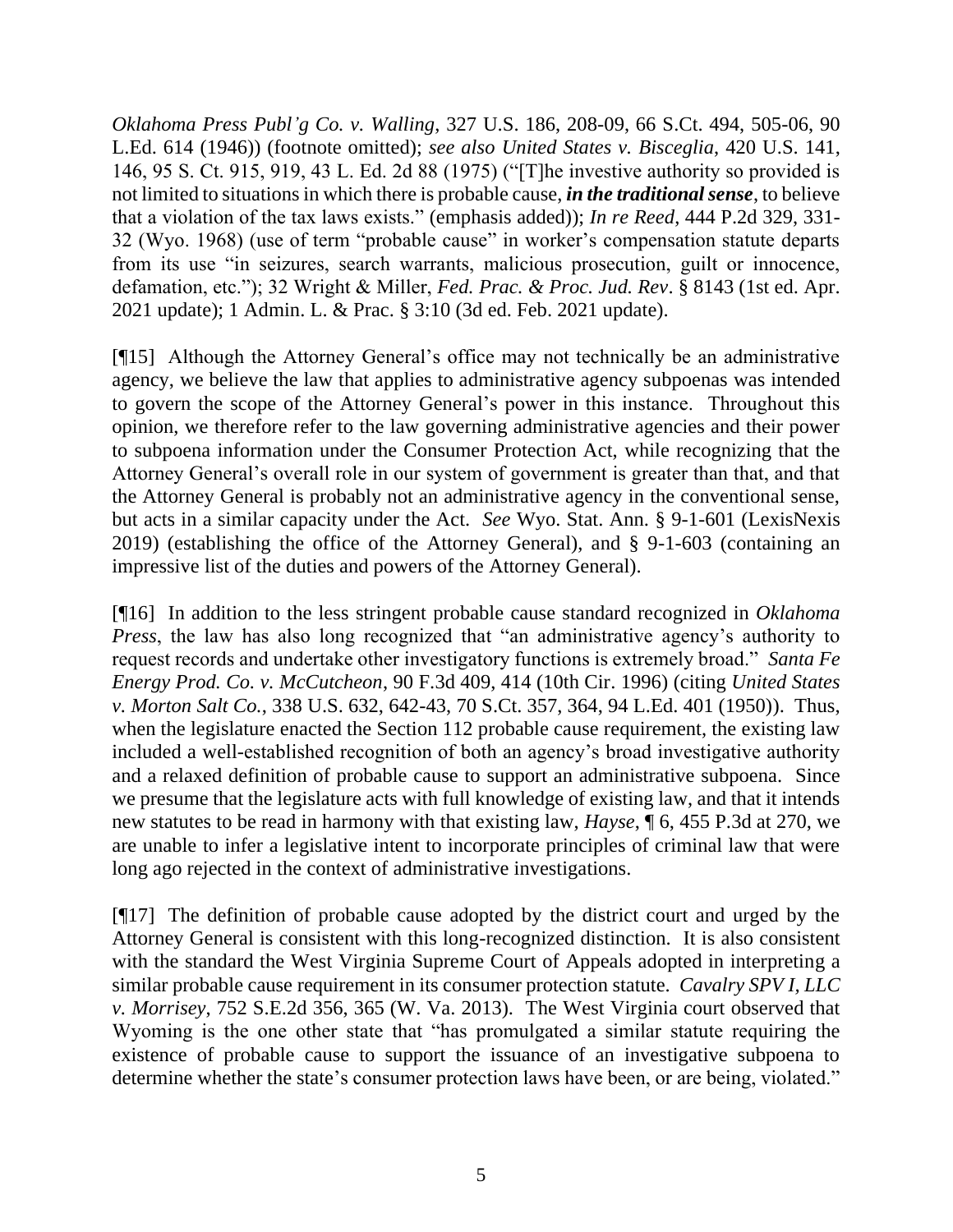*Id.* at 365 n.12. It interpreted the probable cause requirement in West Virginia statutes as follows:

> Probable cause to support the issuance of "an investigative subpoena . . . exists when facts and circumstances . . . would warrant an honest belief in the mind of a reasonable and prudent person that an offense has been, or is being, committed and that . . . information relative to the commission of that offense is in the possession of the person or institution to whom the subpoena is directed."

*Cavalry*, 752 S.E.2d at 365 (quoting *State v. Fregien*, 127 P.3d 1048, 1050 (Mont. 2006)).

[¶18] In keeping with the longstanding precedent governing administrative investigations and the persuasive authority from the West Virginia court, we hold, as the district court did, that an investigative subpoena is supported by probable cause under Section 112 when the Attorney General has sufficient and reasonable information to support a belief that a violation of the WCPA has occurred or is occurring.

# **B. Attorney General's Authority to Investigate Extraterritorial Complaints**

[¶19] WyoLaw contends that under the WCPA, the Attorney General has no authority to investigate complaints from non-Wyoming consumers, and that those complaints cannot provide the probable cause necessary to support the investigative subpoena. This claim again presents a question of statutory interpretation that we review de novo. *Archer v. State ex rel. Wyo. Dep't of Trans.*, 2018 WY 28, ¶ 7, 413 P.3d 142, 146 (Wyo. 2018).

[¶20] The WCPA authorizes the Attorney General to subpoena witnesses or matter and collect evidence if by its own inquiry or "as a result of complaints," it has probable cause to believe that an entity has engaged in, or is engaging in, an act or practice that violates the Act. Wyo. Stat. Ann. § 40-12-112(a). Nothing in the Act's plain language limits the Attorney General's investigative reach to complaints originating in Wyoming, and we will not read such a restriction into the statute. *Delcon Partners LLC v. Wyo. Dep't of Revenue*, 2019 WY 106, ¶ 10, 450 P.3d 682, 685 (Wyo. 2019) (quoting *Seherr-Thoss v. Teton Cnty. Bd. of Cnty. Comm'rs*, 2014 WY 82, ¶ 20, 329 P.3d 936, 945 (Wyo. 2014) ("[E]xceptions not made by the legislature in a statute cannot be read into it.")).

[¶21] On the contrary, the Act contemplates that subpoenaed documents may be located outside the state, which suggests that the legislature intended that the Attorney General's investigation might take it beyond this state's boundaries. It provides:

> If matter that the [Attorney General] seeks to obtain by subpoena is located outside the state, the person subpoenaed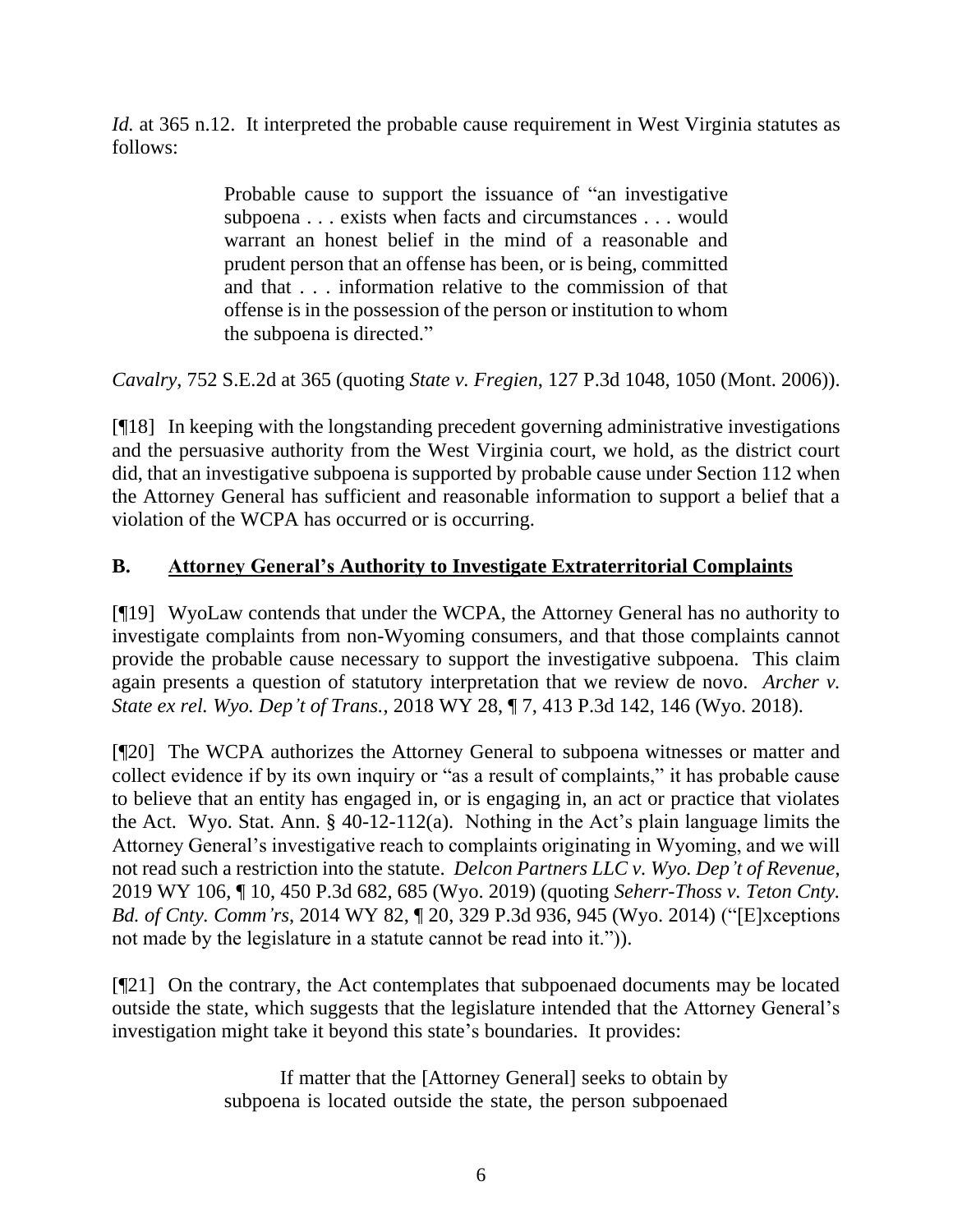may make it available to the enforcing authority to examine the matter at the place where it is located. The enforcing authority may designate representatives, including officials of the state in which the matter is located, to inspect the matter on its behalf, and the enforcing authority may respond to similar requests from officials of other states.

Wyo. Stat. Ann. § 40-12-112(b).

[¶22] Additionally, we presume that the legislature acts with full knowledge of existing law, and that it intends new statutes to be read in harmony with that law and "as part of an overall and uniform system of jurisprudence." *Hayse*, ¶ 6, 455 P.3d at 270. We thus presume that it enacted Section 112 with an understanding that "an administrative agency's authority to request records and undertake other investigatory functions is extremely broad." *Santa Fe Energy*, 90 F.3d at 414 (citing *Morton Salt*[, 338 U.S. at 642-43, 70 S.Ct.](http://www.westlaw.com/Link/Document/FullText?findType=Y&serNum=1950119699&pubNum=0000708&originatingDoc=I8fa81c2b933111d9a707f4371c9c34f0&refType=RP&fi=co_pp_sp_708_364&originationContext=document&vr=3.0&rs=cblt1.0&transitionType=DocumentItem&contextData=(sc.UserEnteredCitation)#co_pp_sp_708_364)  [at 364\);](http://www.westlaw.com/Link/Document/FullText?findType=Y&serNum=1950119699&pubNum=0000708&originatingDoc=I8fa81c2b933111d9a707f4371c9c34f0&refType=RP&fi=co_pp_sp_708_364&originationContext=document&vr=3.0&rs=cblt1.0&transitionType=DocumentItem&contextData=(sc.UserEnteredCitation)#co_pp_sp_708_364) *see also* 32 Wright & Miller, *Fed. Prac. and Proc. Jud. Rev*. § 8143 (1st ed. Apr. 2021 update) (United States Supreme Court has given agencies "extreme latitude in asserting investigative jurisdiction"). We may also presume that had the legislature intended to geographically limit the Attorney General's investigative authority, it would have expressly done so.

[¶23] By its plain terms, the WCPA does not restrict the Attorney General from investigating complaints that originate outside Wyoming or from using those complaints as probable cause to support an investigative subpoena. WyoLaw's reliance on *Grover Irrigation & Land Co. v. Lovella Ditch, Reservoir & Irrigation Co.*, 21 Wyo. 204, 131 P. 43, 61 (1913), and *Ludvik v. James S. Jackson Co.*, 635 P.2d 1135, 1141 (Wyo. 1981), to suggest otherwise is misplaced.

[¶24] *Grover* and *Ludvik* hold that a Wyoming law will not be enforced beyond its boundaries unless the legislature uses language that shows a clear intention to have the law so enforced. *Ludvik*, 635 P.2d at 1141; *Grover*, 131 P. at 61. At this stage, however, this case does not involve an enforcement action. We are therefore not asked to interpret the extent of the Attorney General's *enforcement* authority, but rather its *investigative* authority, and the question of whether the WCPA applies to extraterritorial conduct is not before the Court. *See United States v. Constr. Prods. Rsch., Inc.*, 73 F.3d 464, 470-71 (2d Cir. 1996) (at the investigative stage, a court need not determine "whether the subpoenaed party is within the agency's jurisdiction or covered by the statute it administers; rather the coverage determination should wait until an enforcement action is brought against the subpoenaed party") (citing *Endicott Johnson v. Perkins*, 317 U.S. 501, 509, 63 S.Ct. 339, 343, 87 L.Ed. 424 (1943)); *SEC v. Brigadoon Scotch Distrib. Co.*, 480 F.2d 1047, 1052-53 (2d Cir. 1973), *cert. denied*, 415 U.S. 915, 94 S.Ct. 1410, 39 L.Ed.2d 469 (1974)) (agency "must be free without undue interference or delay to conduct an investigation which will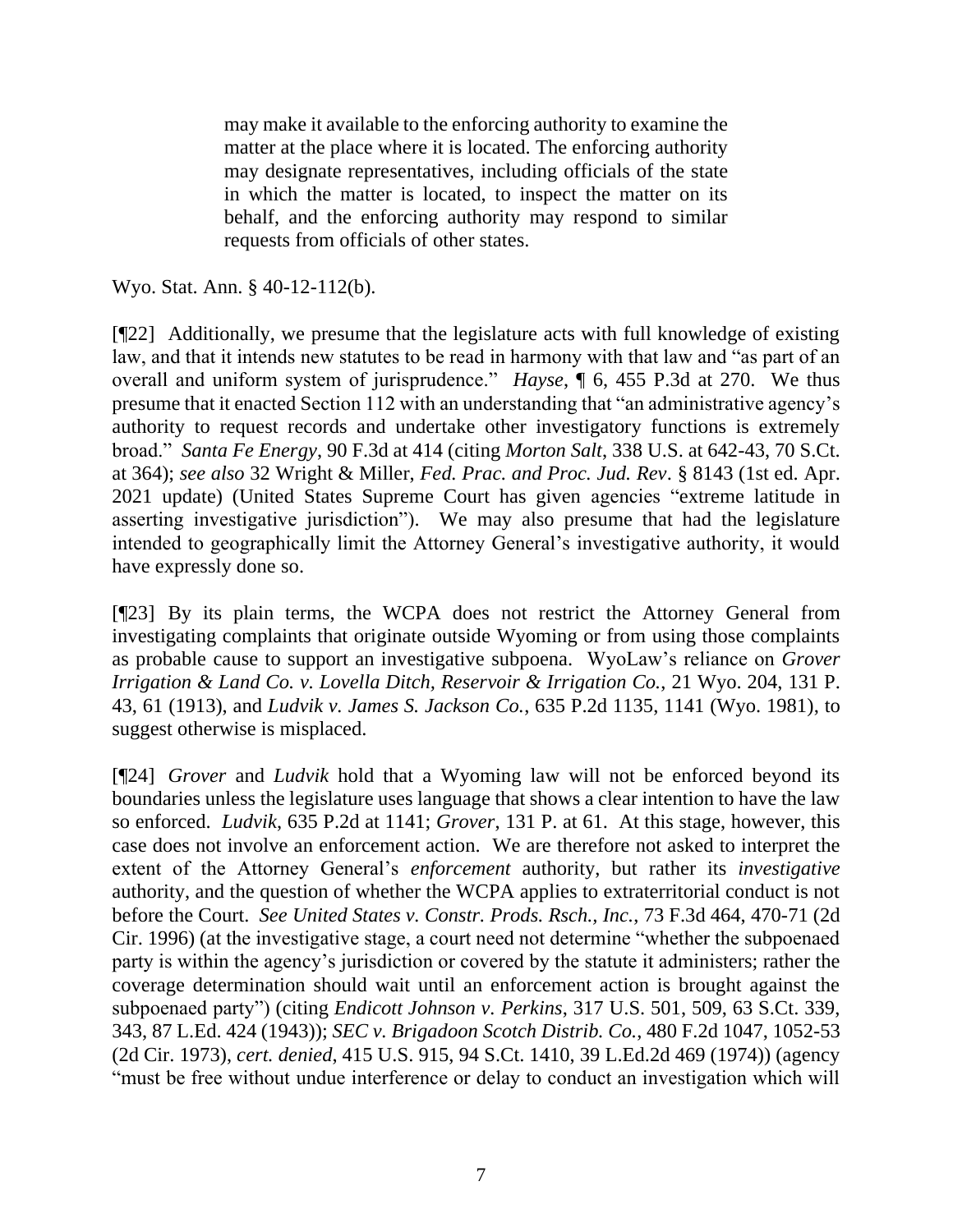adequately develop a factual basis for a determination as to whether particular activities come within the [agency's] regulatory authority").

[¶25] It is too early to know whether the out-of-state complaints the Attorney General's office is investigating will lead to an enforcement action against WyoLaw, but it is within its authority under the WCPA to conduct an investigation into such complaints and to issue subpoenas to do so.

## **C. Probable Cause to Support Investigative Subpoena**

[¶26] We have not previously reviewed a district court ruling on probable cause to support an administrative subpoena. While the probable cause standard applicable to criminal case searches and seizures does not apply here, our standard of review in such cases is instructive. As is the case when we review the sufficiency of an affidavit to support a search warrant, the court in this case did not hear witness testimony. Under such circumstances, we have said that de novo review is proper.

> The reasons which normally underlie deferring to the district court's denial of a motion to suppress—its ability to assess the credibility of the witnesses, weigh the evidence, and make the necessary inferences, deductions, and conclusions at the hearing on the motion—are absent when reviewing the sufficiency of an affidavit to support a determination of probable cause.

*TJS v. State*[, 2005 WY 68, ¶ 9, 113 P.3d 1054, 1057 \(Wyo.](http://www.westlaw.com/Link/Document/FullText?findType=Y&serNum=2006802486&pubNum=0004645&originatingDoc=I1d8041e0c0c211e3a659df62eba144e8&refType=RP&fi=co_pp_sp_4645_1057&originationContext=document&vr=3.0&rs=cblt1.0&transitionType=DocumentItem&contextData=(sc.UserEnteredCitation)#co_pp_sp_4645_1057) 2005) (quoting *[Cordova v.](http://www.westlaw.com/Link/Document/FullText?findType=Y&serNum=2001879962&pubNum=4645&originatingDoc=Ib7d348dbf41811d9b386b232635db992&refType=RP&originationContext=document&vr=3.0&rs=cblt1.0&transitionType=DocumentItem&contextData=(sc.Search))  State*[, 2001 WY 96, ¶ 10, 33 P.3d 142, 147-48](http://www.westlaw.com/Link/Document/FullText?findType=Y&serNum=2001879962&pubNum=4645&originatingDoc=Ib7d348dbf41811d9b386b232635db992&refType=RP&originationContext=document&vr=3.0&rs=cblt1.0&transitionType=DocumentItem&contextData=(sc.Search)) (Wyo. 2001)); *see also Snell v. State*, 2014 WY 46, ¶ 10, 322 P.3d 38, 41 (Wyo. 2014).

[¶27] Employing the definition of probable cause that we have just described, we must review the record to determine whether the Attorney General offered sufficient and reasonable information to support a belief that WyoLaw had violated or was violating the WCPA. We again emphasize that at this stage, we are not concerned with whether the investigation will yield a successful enforcement action.

> The process of reviewing an administrative subpoena for judicial enforcement is not one for a determination of the underlying claim on its merits . . . . To establish its authority to investigate, the [agency] need only present an "arguable" basis for jurisdiction. As long as jurisdiction is "plausible" and not "plainly lacking," the subpoena should be enforced, unless the party being investigated demonstrates that the subpoena is unduly burdensome.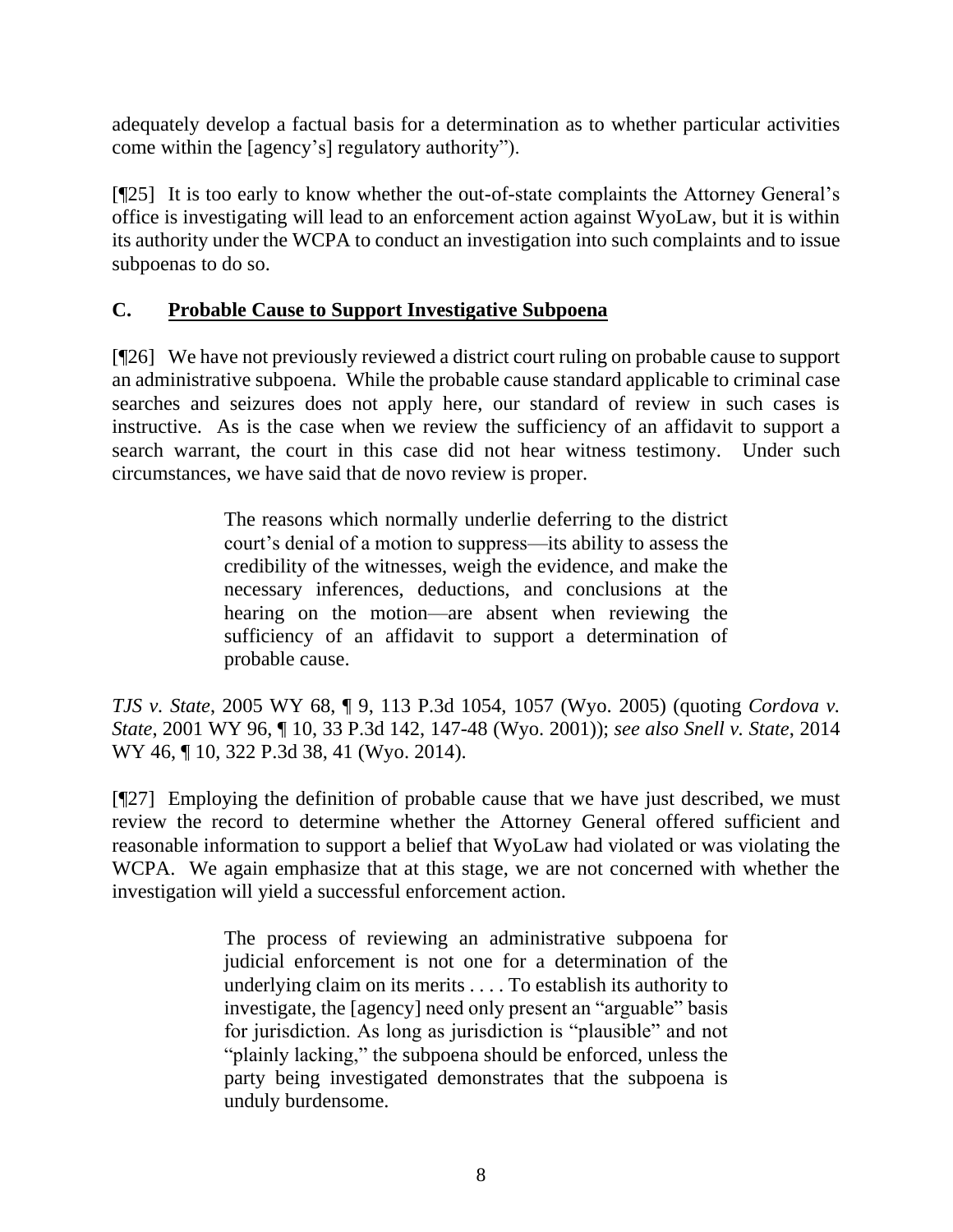*E.E.O.C. v. Randstad*, 685 F.3d 433, 442 (4th Cir. 2012) (internal citations omitted); *see also Endicott Johnson*, 317 U.S. at 509, 63 S.Ct. at 343 (district court must enforce administrative subpoena unless the evidence sought was "plainly incompetent or irrelevant to any lawful purpose" of the agency).

[¶28] Under the WCPA, an entity is prohibited from engaging in "a deceptive trade practice" in the course of its business, and the definition of that term includes a number of specifically identified acts. Wyo. Stat. Ann.  $\S$  40-12-105(a)(i)-(xiv), (xvi)-(xvii). The Act also includes a general prohibition on "unfair or deceptive acts or practices." § 40-12-  $105(a)(xv)$ . "Although the WCPA does not define these terms, a 'deceptive practice' has broadly been understood as one that is likely to mislead consumers, and an 'unfair practice' as one that offends established public policy or is immoral, unethical, oppressive, unscrupulous, or substantially injurious to consumers." *Nicklas v. Pro. Assistance, LLC*, No. 18-CV-0066-SWS, 2018 WL 8619646, at \*3 (D. Wyo. Sept. 26, 2018) (quoting 152 Am. Jur. *Proof of Facts* 3d 409 § 11 (2016)); *see also State ex rel. Stenberg v. Consumer's Choice Foods, Inc.*, 755 N.W. 2d 583, 591 (Neb. 2008) (defining an unfair or deceptive practice as one that is "immoral, unethical, oppressive, or unscrupulous") (citing *Raad v. Wal-Mart Stores, Inc.*, 13 F. Supp. 2d 1003, 1014 (D. Neb. 1998)); *Patterson v. Beall*, 19 P.3d 839, 847 (Okla. 2000) (noting that many state consumer protection statutes do not specifically define what constitutes an unfair trade practice to ensure broad protection based on individual circumstances) (citing Donald M. Zupanec, Annotation, *Practices Forbidden by State Deceptive Trade Practices and Consumer Protection Acts*, 89 A.L.R.3d 449 (1979 & Supp. 2000)).

[¶29] The record demonstrates that the Attorney General had probable cause to believe that WyoLaw had engaged in or was engaging in unfair or deceptive acts or practices. It includes the affidavit of the Attorney General's investigator Chris Dahmke, and its attachments. Mr. Dahmke attested (footnote omitted):

> 5. In the [Attorney General's] investigation of WyoLaw, LLC ("WyoLaw"), I have recognized a pattern of consumer complaints regarding the debt settlement services the company purports to offer. The [Attorney General], to date, has received four formal (4) complaints and three (3) other letters and emails from consumers who contracted with WyoLaw for assistance in negotiating the settlement of their debts. True and accurate copies of these complaints are attached as Attachments A-G. The [Attorney General] has also obtained a list of over eighty (80) complaints submitted to the Better Business Bureau Serving Northern Colorado and Wyoming.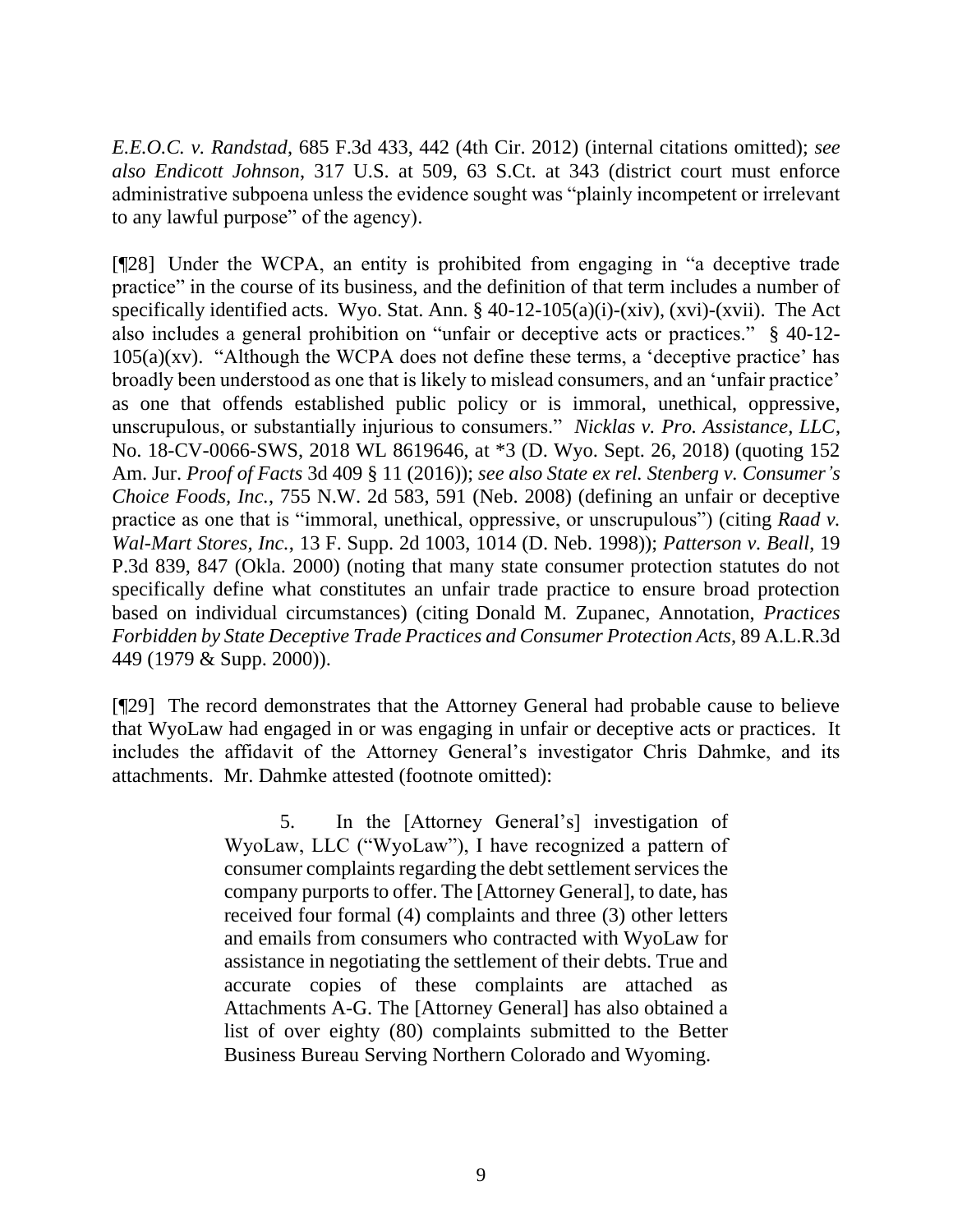6. I have personally reviewed and am familiar with each of the consumer complaints submitted to our office concerning WyoLaw.

7. I have also reviewed and am familiar with the complaints the Attorney General has obtained from the Better Business Bureau and the documents produced to our office by WyoLaw pursuant to the Attorney General's *Civil Investigative Subpoena*. True and accurate copies of four documents from this production—WyoLaw's "Welcome Package," in-person presentation script, "Roadmap to First Settlement" form, and "Scripts and Tips" sheet—are attached as Attachments H-K respectively.

8. The consumer complaints submitted to our office, in addition to the complaints obtained from the Better Business Bureau, generally present the following common pattern regarding WyoLaw's services.

9. WyoLaw and/or its representatives and agents represents to consumers that it is a debt-settlement law firm that will negotiate with their creditors and settle their outstanding debts for less than is due and owing.

10. Based on these representations, consumers hire WyoLaw to act as their attorneys in settling the debts that they enroll in the firm's program. Consumers make monthly payments to WyoLaw through a third party account, stop paying their creditors, and refer all creditor communications to WyoLaw. Consumers take these actions based on WyoLaw's directions and representations that the firm will be able to more effectively negotiate if it is the exclusive point of contact with creditors and has monetary leverage to encourage negotiation. These representations are found in the in-person presentation script, which WyoLaw representatives read to prospective clients, and in the "Welcome Package," which WyoLaw sends to new enrollees, among other sources.

11. Generally, WyoLaw initiates little if any contact with consumers following the first month of their representation and throughout the remainder of their representation. This is contrary to the services WyoLaw states it will provide consumers in the "Roadmap to First Settlement"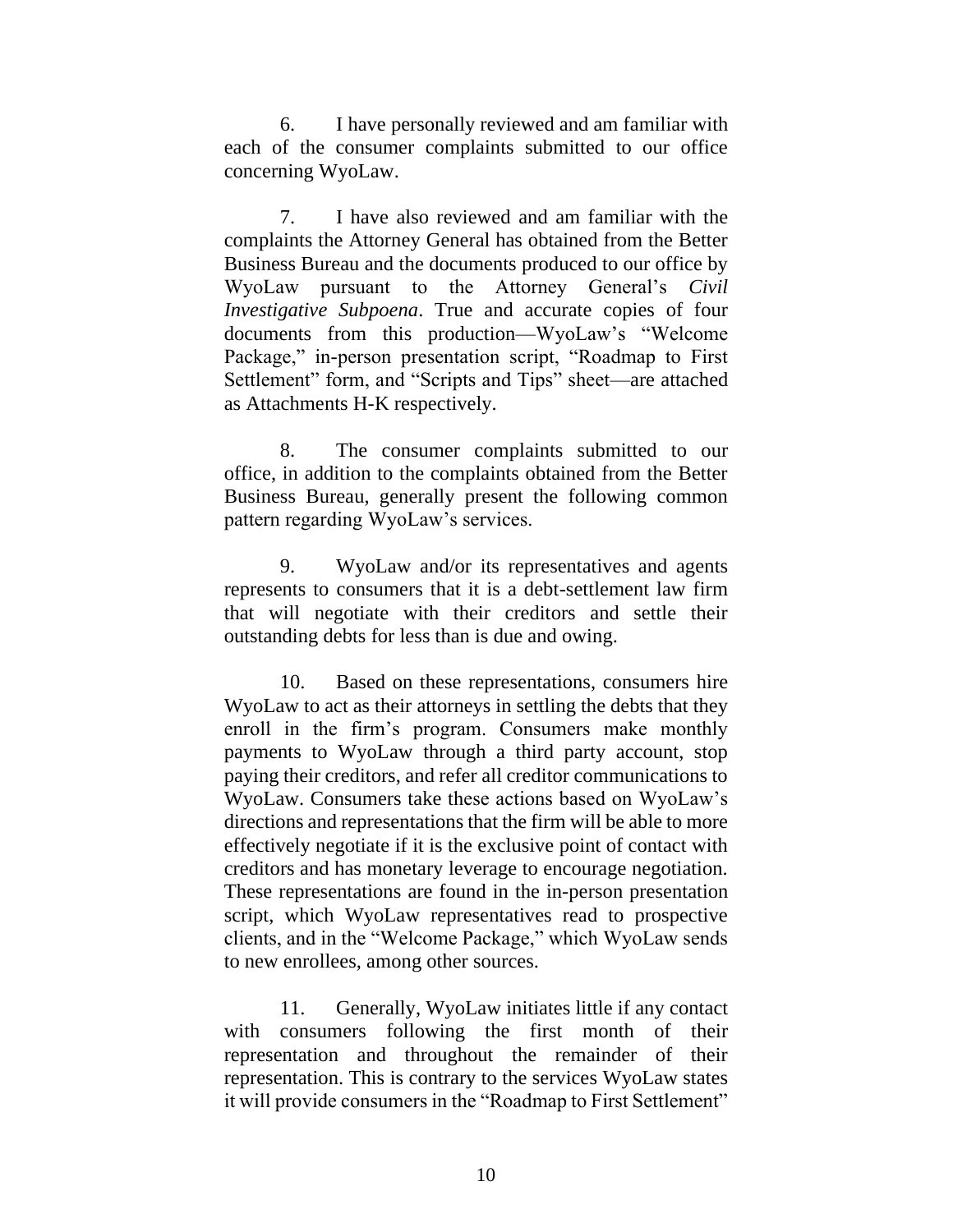form distributed to new enrollees. This form states that clients can expect a monthly check-in call as well as a "Strategy Call" in month three for purposes of explaining the firm's plan to deal with the client's creditors.

12. Over the span of several months, consumers' finances worsen, and creditors escalate collection efforts. Months into the program, upon attempting to contact WyoLaw about these problems, consumers are unable to speak with any attorneys about their case. In many cases, clients discover the firm has performed little to no work in contacting their creditors or negotiating or settling their enrolled debts. This is contrary to the representations made by WyoLaw in the inperson presentation script WyoLaw representatives read to all prospective clients and the "Welcome Package" WyoLaw sends to all new enrollees, as well as the general impression consumers claim they received of WyoLaw's services that induced them to hire the firm.

13. Upon being sued by their creditors, at least two (2) consumers were forced to answer complaints in court without any assistance from WyoLaw. This is also contrary to the services WyoLaw promises it will provide its clients in its in-person presentation script and Welcome Package, as well as the general impression conveyed to clients about the firm's services. A copy of a default judgment entered against one of these clients by one of their enrolled creditors is attached as Attachment L.

14. When attempting to terminate their agreement with WyoLaw, several consumers reported difficulty in confirming program termination and receiving a refund. Additionally, many consumers received a significantly lesser refund than what they believe they are due, especially considering WyoLaw's alleged lack of assistance and services.

15. In sum, WyoLaw has displayed a common pattern of misrepresenting the services it will offer to its clients. The firm promises legal representation as well as administrative support in assisting consumers in negotiating and settling their debts. The attached consumer complaints demonstrate WyoLaw's pattern of failing to provide these services as promised.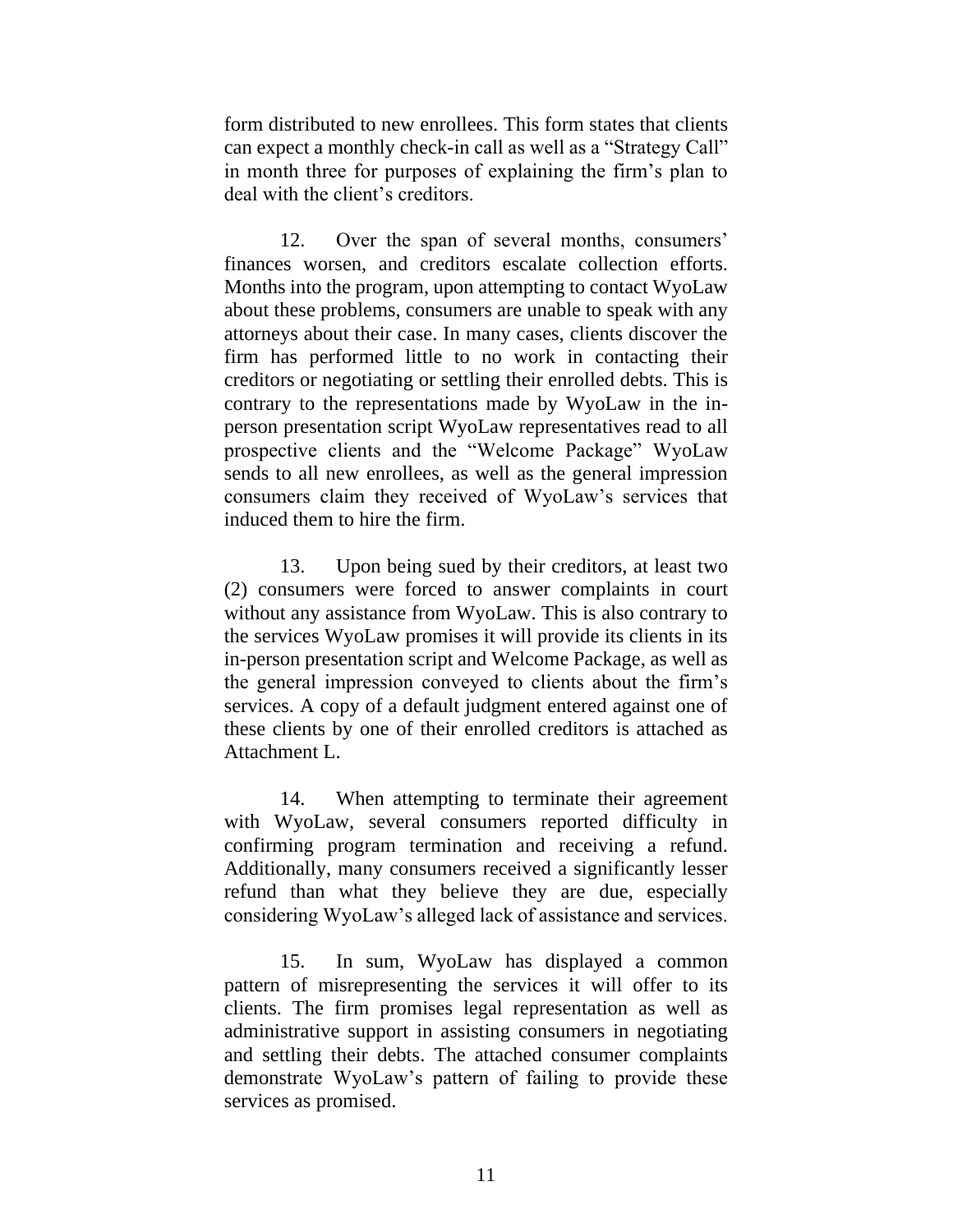[¶30] The Act permits the Attorney General's probable cause determination to be based on its own inquiry or consumer complaints. Wyo. Stat. Ann. § 40-12-112(a). The complaints and other documents attached to Mr. Dahmke's affidavit support the statements to which he attested, and we are satisfied that the Attorney General had a sufficient and reasonable basis to believe that WyoLaw had violated the Act or was engaging in unfair or deceptive practices.

[¶31] For example, the record contains multiple reports that WyoLaw promised potential clients legal representation, but after they signed up and began paying WyoLaw's fees, they were unable to speak to an attorney, even after creditor actions were filed against them. Additionally, clients were told to stop paying their creditors and were required to enroll in an automatic bank withdrawal program to pay fees based on a schedule unrelated to services provided. Some clients received emails informing them that they could receive better results if they took out a loan for WyoLaw's "debt resolution program." A thirdparty company would send the email and offer the loan to fund what it termed the "lump sum" method for WyoLaw's debt resolution services. The email stated that if the client took out the loan, it would help WyoLaw "do a better and faster job."

[¶32] These are only a few examples of the types of complaints the Attorney General relied upon to support its reasonable belief that WyoLaw lured consumers into a relationship with the promise of services that were not delivered. Taken as a whole, Mr. Dahmke's affidavit with supporting attachments provided a sufficient and reasonable basis to support the Attorney General's investigative subpoena. We thus affirm the district court's ruling that the Attorney General had probable cause to issue the subpoena.

# **D. Dormant Commerce Clause and Due Process Claims**

[¶33] WyoLaw next contends that because it has insufficient contacts with this state, the Attorney General's investigation based on out-of-state complaints violates the commerce and due process clauses of the United States Constitution. "Issues of constitutionality present questions of law, which we review de novo." *Sam v. State*, 2017 WY 98, ¶ 76, 401 P.3d 834, 859 (Wyo. 2017).

# **1. Dormant Commerce Clause Claim**

[¶34] Under Article 1, Section 8, Clause 3 of the United States Constitution, Congress has the power to "regulate Commerce with foreign Nations, and among the several States . . . ." The Commerce Clause has a negative or dormant corollary, which "prohibits state taxation or regulation that discriminates against or unduly burdens interstate commerce and 'thereby imped[es] free private trade in the national marketplace.'" *Travelocity.com LP v. Wyo. Dep't of Revenue*, 2014 WY 43, ¶ 66, 329 P.3d 131, 147 (Wyo. 2014) (quoting *[Gen. Motors](http://www.westlaw.com/Link/Document/FullText?findType=Y&serNum=1997052896&pubNum=0000708&originatingDoc=I8e74d6abbbea11e3a659df62eba144e8&refType=RP&fi=co_pp_sp_708_818&originationContext=document&vr=3.0&rs=cblt1.0&transitionType=DocumentItem&contextData=(sc.UserEnteredCitation)#co_pp_sp_708_818)  Corp. v. Tracy*[, 519 U.S. 278, 287, 117 S.Ct. 811, 818, 136 L.Ed.2d 761 \(1997\)\)](http://www.westlaw.com/Link/Document/FullText?findType=Y&serNum=1997052896&pubNum=0000708&originatingDoc=I8e74d6abbbea11e3a659df62eba144e8&refType=RP&fi=co_pp_sp_708_818&originationContext=document&vr=3.0&rs=cblt1.0&transitionType=DocumentItem&contextData=(sc.UserEnteredCitation)#co_pp_sp_708_818). A state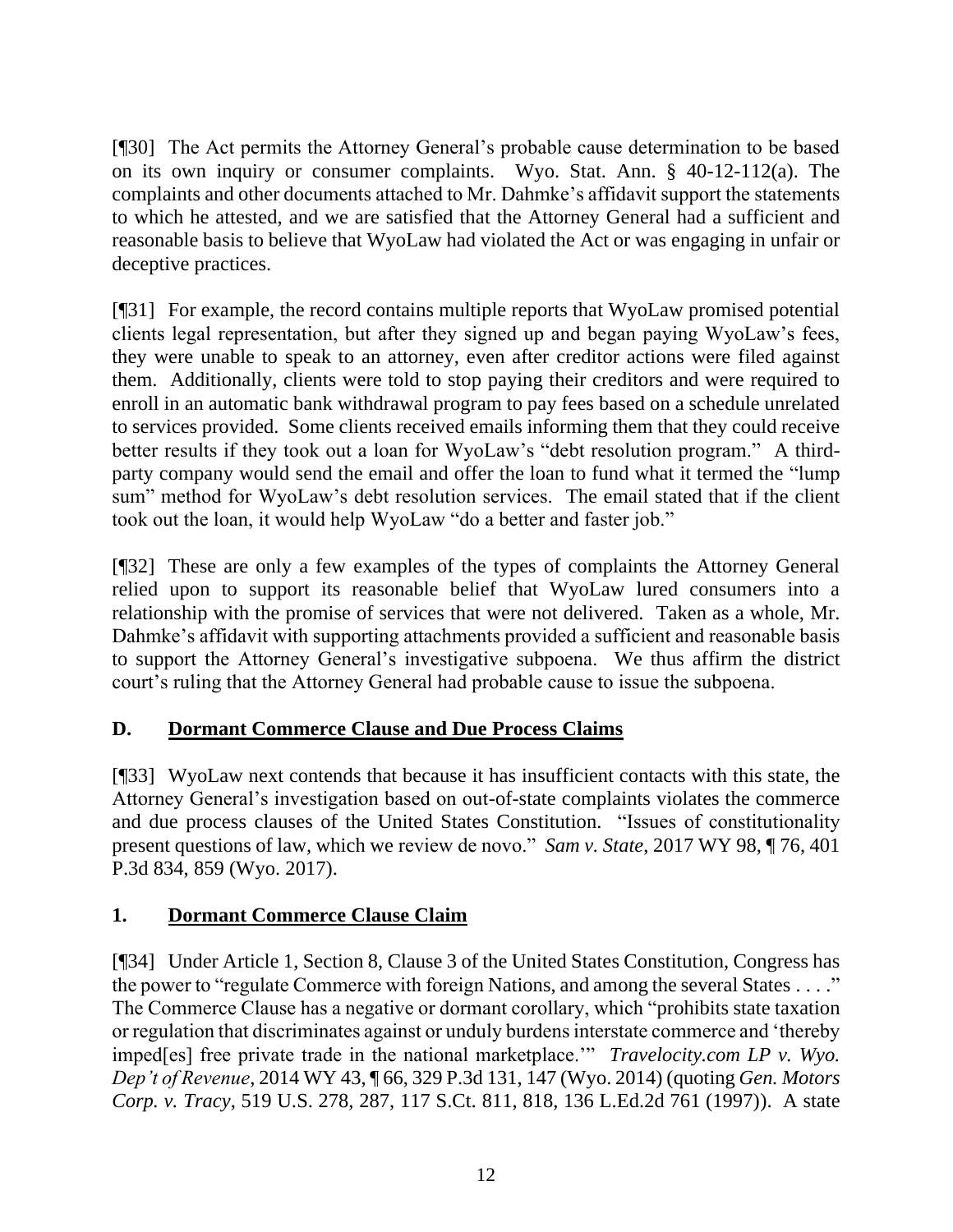statute violates the Dormant Commerce Clause if it regulates conduct that occurs "entirely outside the boundaries of the state in question." *Quik Payday, Inc. v. Stork*, 549 F.3d 1302, 1307 (10th Cir. 2008) (quoting *[KT & G Corp. v. Att'y Gen. of Okla.](http://www.westlaw.com/Link/Document/FullText?findType=Y&serNum=2016580170&pubNum=0000506&originatingDoc=I4892c2eec86611ddbc7bf97f340af743&refType=RP&fi=co_pp_sp_506_1143&originationContext=document&vr=3.0&rs=cblt1.0&transitionType=DocumentItem&contextData=(sc.UserEnteredCitation)#co_pp_sp_506_1143)*, 535 F.3d 1114, 1143 [\(10th Cir. 2008\)\)](http://www.westlaw.com/Link/Document/FullText?findType=Y&serNum=2016580170&pubNum=0000506&originatingDoc=I4892c2eec86611ddbc7bf97f340af743&refType=RP&fi=co_pp_sp_506_1143&originationContext=document&vr=3.0&rs=cblt1.0&transitionType=DocumentItem&contextData=(sc.UserEnteredCitation)#co_pp_sp_506_1143).

[¶35] WyoLaw has numerous ties to Wyoming. It is a Wyoming entity, organized in 2017 by a person who was a Wyoming lawyer at the time. Its December 5, 2019 annual report to the Wyoming Secretary of State indicated that its principal office was located in Casper, Wyoming with a mailing address there. Its client retainer agreement lists a Casper address on the first page, and it advises its clients that to cancel an agreement with it, the client must send a "notice of right to cancel" to WyoLaw at an address in Casper. The letter of representation it sends to its clients' creditors also lists the firm's address in Casper, Wyoming, and it asks that communications from the creditor be mailed to that address, so that the company "can present this information to [its] client." Furthermore, its website specifies its terms and services and states that the terms are to be construed in accordance with Wyoming law.

[¶36] As to its solicitation and representation of Wyoming consumers, the record contains no evidence that WyoLaw specifically targets Wyoming consumers with its advertising and marketing, but it does maintain a website and has three attorney-members licensed to practice in Wyoming. Additionally, while WyoLaw has reported that it has "stopped accepting clients in Wyoming," it also admitted that it "is continuing to complete its course of representation for a few dozen Wyoming residents who retained the firm in its early days."

[¶37] WyoLaw does not address any of these connections with citations to relevant authority or provide cogent analysis, but instead simply asserts that it maintains only a virtual office in Wyoming and that none of its contacts are sufficient to permit the Attorney General's investigation under the WCPA. We will therefore not address the claim further. *See Harrison v. State*, 2020 WY 43, ¶ 2, 460 P.3d 260, 261 (Wyo. 2020) (Court will not consider arguments unsupported by cogent argument and relevant authority) (citing *[Osban](http://www.westlaw.com/Link/Document/FullText?findType=Y&serNum=2048072264&pubNum=0004645&originatingDoc=I185b9b20705111ea99df8ae889484d86&refType=RP&fi=co_pp_sp_4645_741&originationContext=document&vr=3.0&rs=cblt1.0&transitionType=DocumentItem&contextData=(sc.Search)#co_pp_sp_4645_741)  v. State*[, 2019 WY 43, ¶ 7 n.2, 439 P.3d 739, 741 n.2 \(Wyo. 2019\)\)](http://www.westlaw.com/Link/Document/FullText?findType=Y&serNum=2048072264&pubNum=0004645&originatingDoc=I185b9b20705111ea99df8ae889484d86&refType=RP&fi=co_pp_sp_4645_741&originationContext=document&vr=3.0&rs=cblt1.0&transitionType=DocumentItem&contextData=(sc.Search)#co_pp_sp_4645_741).

# **2. Due Process Claim**

[¶38] The Attorney General contends that WyoLaw did not raise its due process claim below, and that this Court should therefore disregard it. In its reply brief, WyoLaw asserts that it adequately raised the issue by arguing to the district court that allowing the Attorney General's investigation to go forward with the subpoena involved here would create arbitrary results.

[¶39] "Our precedent is clear that an argument may not be made for the first time on appeal." *Davis v. State*, 2018 WY 40, ¶ 32, 415 P.3d 666, 678 (Wyo. 2018) (quoting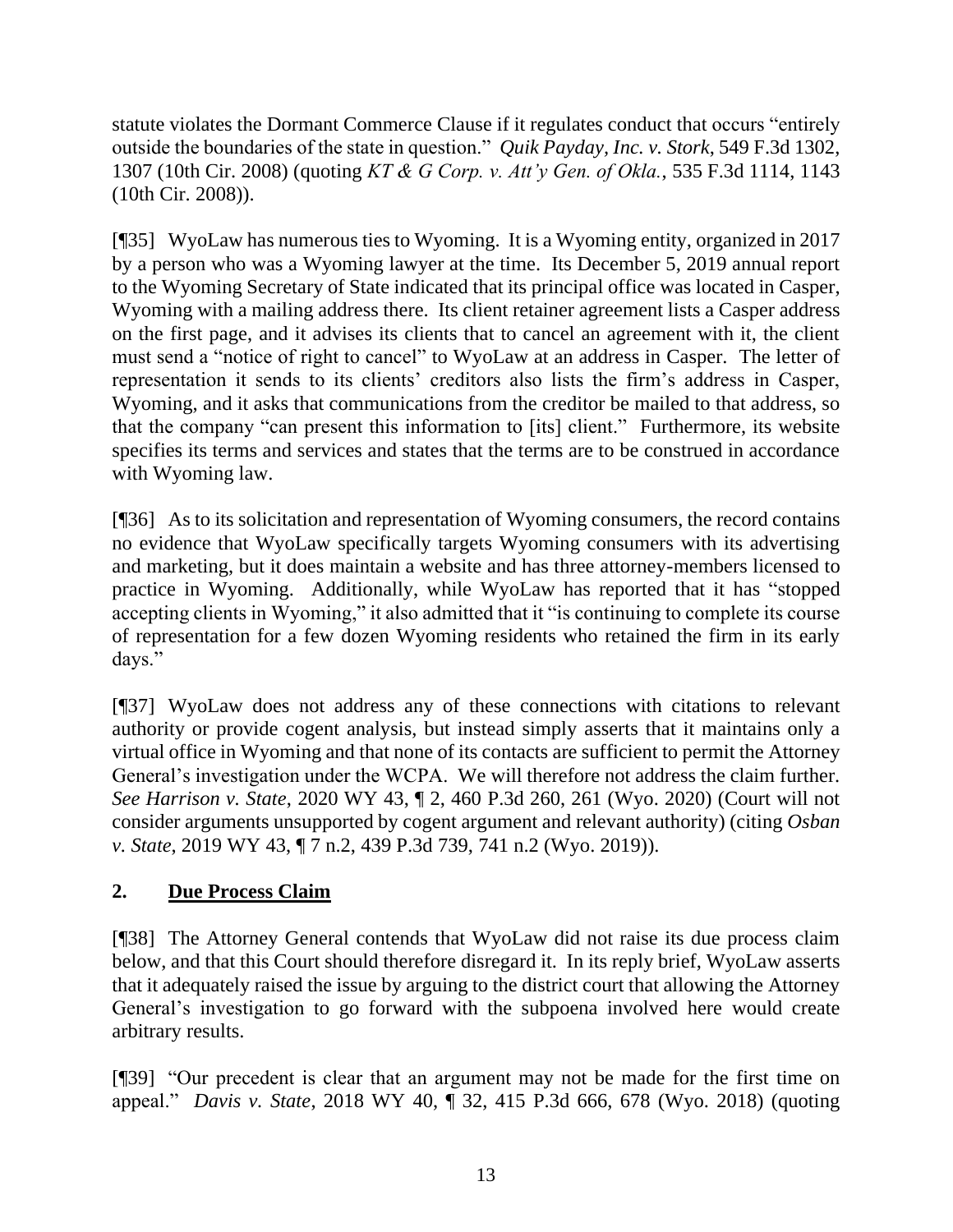*[Gumpel v. Copperleaf Homeowners Ass'n, Inc.](http://www.westlaw.com/Link/Document/FullText?findType=Y&serNum=2041574232&pubNum=0004645&originatingDoc=I6a012f703f7b11e884b4b523d54ea998&refType=RP&fi=co_pp_sp_4645_1291&originationContext=document&vr=3.0&rs=cblt1.0&transitionType=DocumentItem&contextData=(sc.Keycite)#co_pp_sp_4645_1291)*, 2017 WY 46, ¶ 32 n.7, 393 P.3d 1279, [1291 n.7 \(Wyo. 2017\)\)](http://www.westlaw.com/Link/Document/FullText?findType=Y&serNum=2041574232&pubNum=0004645&originatingDoc=I6a012f703f7b11e884b4b523d54ea998&refType=RP&fi=co_pp_sp_4645_1291&originationContext=document&vr=3.0&rs=cblt1.0&transitionType=DocumentItem&contextData=(sc.Keycite)#co_pp_sp_4645_1291). We recognize only two exceptions to the rule: "when the issue raises jurisdictional questions or it is of such a fundamental nature that it must be considered." *Davis,* ¶ 32, 415 P.3d at 678 (quoting *[Davis v. City of Cheyenne](http://www.westlaw.com/Link/Document/FullText?findType=Y&serNum=2004343473&pubNum=0004645&originatingDoc=I6a012f703f7b11e884b4b523d54ea998&refType=RP&fi=co_pp_sp_4645_490&originationContext=document&vr=3.0&rs=cblt1.0&transitionType=DocumentItem&contextData=(sc.Keycite)#co_pp_sp_4645_490)*, 2004 WY [43, ¶ 26, 88 P.3d 481, 490 \(Wyo. 2004\)\)](http://www.westlaw.com/Link/Document/FullText?findType=Y&serNum=2004343473&pubNum=0004645&originatingDoc=I6a012f703f7b11e884b4b523d54ea998&refType=RP&fi=co_pp_sp_4645_490&originationContext=document&vr=3.0&rs=cblt1.0&transitionType=DocumentItem&contextData=(sc.Keycite)#co_pp_sp_4645_490).

[¶40] WyoLaw did not raise its due process claim below or preserve it for appeal by alluding to arbitrary results. *See Rodriguez v. State*, 2019 WY 25, ¶ 22, 435 P.3d 399, 405 (Wyo. 2019) ("A non-jurisdictional issue is not preserved for appeal unless it is raised before the district court 'with at least a minimum effort to present a cogent legal argument.'") (quoting *Flood v. State*[, 2007 WY 167, ¶ 12, 169 P.3d 538, 543 \(Wyo. 2007\)\)](http://www.westlaw.com/Link/Document/FullText?findType=Y&serNum=2013803016&pubNum=0004645&originatingDoc=Ie4f3db003f9e11e9bb0cd983136a9739&refType=RP&fi=co_pp_sp_4645_543&originationContext=document&vr=3.0&rs=cblt1.0&transitionType=DocumentItem&contextData=(sc.Search)#co_pp_sp_4645_543). Nor has it shown that the issue is fundamental. *See Davis*, ¶ 34, 415 P.3d at 678 ("The assertion of . . . a constitutional issue 'does not necessarily persuade this Court to consider the issue for the first time on appeal.'" (quoting *[Crofts v. State ex rel. Dept. of Game &](http://www.westlaw.com/Link/Document/FullText?findType=Y&serNum=2037966979&pubNum=0004645&originatingDoc=I6a012f703f7b11e884b4b523d54ea998&refType=RP&fi=co_pp_sp_4645_625&originationContext=document&vr=3.0&rs=cblt1.0&transitionType=DocumentItem&contextData=(sc.Keycite)#co_pp_sp_4645_625)  Fish*[, 2016 WY 4, ¶ 24, 367 P.3d 619, 625 \(Wyo. 2016\)\)](http://www.westlaw.com/Link/Document/FullText?findType=Y&serNum=2037966979&pubNum=0004645&originatingDoc=I6a012f703f7b11e884b4b523d54ea998&refType=RP&fi=co_pp_sp_4645_625&originationContext=document&vr=3.0&rs=cblt1.0&transitionType=DocumentItem&contextData=(sc.Keycite)#co_pp_sp_4645_625). We therefore decline to consider WyoLaw's due process claim.

# **E. WyoLaw's Claimed Exemption Under the WCPA**

[¶41] WyoLaw next contends that because it is a law firm, it is exempt from investigation under the WCPA pursuant to the Act's provision that exempts certain acts or practices from its coverage. *See* Wyo. Stat. Ann. § 40-12-110(a)(i). This is again a question of statutory interpretation that we review de novo. *Britain*, ¶ 15, 425 P.3d at 982-83.

[¶42] At the outset, we note that it is not clear from the record that WyoLaw is a law firm as opposed to a debt resolution entity. *See, e.g.*, *James v. Wadas*, 724 F.3d 1312, 1317-18 (10th Cir. 2013) (requiring a case-by-case review to determine if an attorney or law firm "regularly" engages in debt collection under the Fair Debt Collection Practices Act). The record indicates that WyoLaw's clients are often initially contacted by a third-party company, sometimes a lending company, which provides information about WyoLaw's "debt settlement services." After a potential client expresses interest in its services, WyoLaw sends an employee who is not a lawyer to give an in-person presentation and discuss how WyoLaw will negotiate with creditors to lower payments. The presentation designates the program as a "debt resolution program," and states that the "representative" of the law firm "is not an attorney" and "is not qualified to provide legal advice . . . or to answer questions outside the scope of the presentation." Additionally, the client retainer agreement provides (emphasis added):

> In addition to the legal services provided by [WyoLaw], **there are non-legal services related to the implementation, management and maintenance of Client's debt negotiation plan** performed under the supervision of [WyoLaw's] attorneys. . . .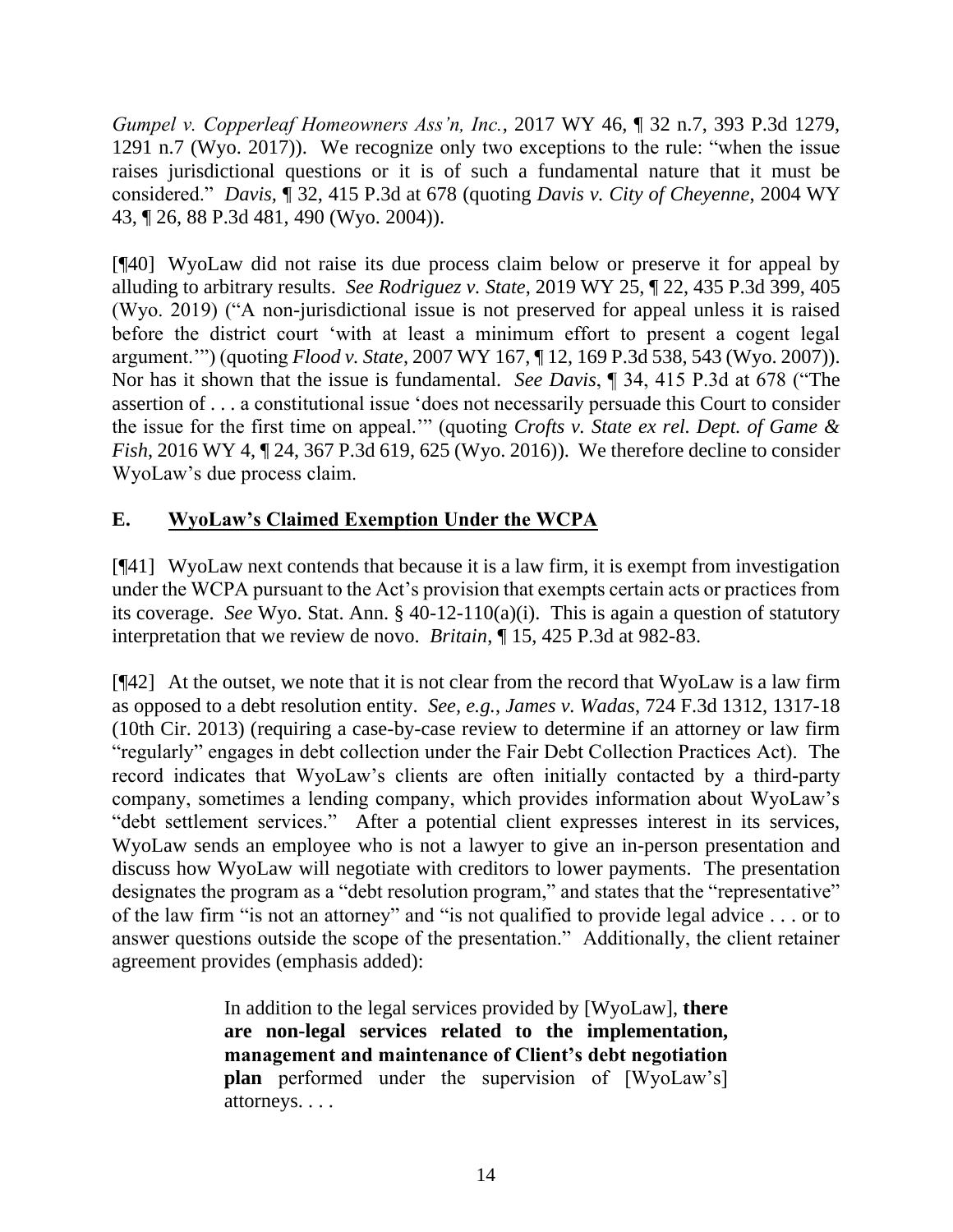\* \* \* \*

[WyoLaw] has a non-exclusive reciprocal referral agreement with independent contractors to provide these services under [WyoLaw's] direct supervision. Representatives of such independent contractors cannot and will not provide legal advice to the Client, and any such advice will only be communicated to Client by [WyoLaw]. Although these services are performed under [WyoLaw's] supervision, **a court or courts might determine that there is no attorneyclient relationship between Client and the independent contractor representatives in regard to these services**, and communications between Client and the independent contractor representatives might not be protected by attorneyclient privilege.

[¶43] In any event, even if WyoLaw were considered a law firm, the WCPA would not provide a blanket exemption from its prohibitions. The provision in question, Wyo. Stat. Ann.  $\S$  40-12-110(a)(i), provides that the WCPA does not apply to "[a]cts or practices required or permitted by state or federal law, rule or regulation or judicial or administrative decision." WyoLaw contends this section exempts any entity regulated by another authority from the Act's coverage, and that since the Wyoming Supreme Court and Wyoming State Bar permit and regulate attorneys, it is exempt from the Act's coverage. The State argues that "[t]he more appropriate interpretation is that an entity is not subject to consumer protection liability if its specific actions are expressly required or permitted according to another regulatory scheme." We agree with the State's interpretation.

[¶44] The WCPA's exemption applies to "acts or practices required or permitted" by other laws. Wyo. Stat. Ann.  $\S$  40-12-110(a)(i). It contains no reference to acts or practices regulated by another entity, and this Court may not add language to a statute under "the guise of statutory interpretation." *Delcon Partners*, ¶ 10, 450 P.3d at 685. We will instead join the majority of other courts that have concluded that their similarly worded exemptions serve to avoid conflicts between laws, not to exclude from coverage every activity that is regulated by another statute or authority. *See Crowe v. Tull*, 126 P.3d 196, 200 (Colo. 2006); *Showpiece Homes Corp. v. Assurance Co. of Am.*, 38 P.3d 47, 56 (Colo. 2001) (en banc), *as modified on denial of reh'g* (Jan. 11, 2002); *[Robertson v. State Farm Fire & Cas.](http://www.westlaw.com/Link/Document/FullText?findType=Y&serNum=1995134497&pubNum=345&originatingDoc=I525bd9e2f58f11d983e7e9deff98dc6f&refType=RP&fi=co_pp_sp_345_676&originationContext=document&vr=3.0&rs=cblt1.0&transitionType=DocumentItem&contextData=(sc.UserEnteredCitation)#co_pp_sp_345_676)  Co.*[, 890 F. Supp. 671, 676 \(E.D. Mich. 1995\);](http://www.westlaw.com/Link/Document/FullText?findType=Y&serNum=1995134497&pubNum=345&originatingDoc=I525bd9e2f58f11d983e7e9deff98dc6f&refType=RP&fi=co_pp_sp_345_676&originationContext=document&vr=3.0&rs=cblt1.0&transitionType=DocumentItem&contextData=(sc.UserEnteredCitation)#co_pp_sp_345_676) *Skinner v. Steele*[, 730 S.W.2d 335, 337-38](http://www.westlaw.com/Link/Document/FullText?findType=Y&serNum=1987069387&pubNum=713&originatingDoc=I525bd9e2f58f11d983e7e9deff98dc6f&refType=RP&fi=co_pp_sp_713_337&originationContext=document&vr=3.0&rs=cblt1.0&transitionType=DocumentItem&contextData=(sc.UserEnteredCitation)#co_pp_sp_713_337)  [\(Tenn. App. 1987\);](http://www.westlaw.com/Link/Document/FullText?findType=Y&serNum=1987069387&pubNum=713&originatingDoc=I525bd9e2f58f11d983e7e9deff98dc6f&refType=RP&fi=co_pp_sp_713_337&originationContext=document&vr=3.0&rs=cblt1.0&transitionType=DocumentItem&contextData=(sc.UserEnteredCitation)#co_pp_sp_713_337) *WVG v. Pac. Ins. Co.*, [707 F. Supp. 70, 72 \(D. N.H. 1986\);](http://www.westlaw.com/Link/Document/FullText?findType=Y&serNum=1989031006&pubNum=345&originatingDoc=I525bd9e2f58f11d983e7e9deff98dc6f&refType=RP&fi=co_pp_sp_345_72&originationContext=document&vr=3.0&rs=cblt1.0&transitionType=DocumentItem&contextData=(sc.UserEnteredCitation)#co_pp_sp_345_72) Diana Rabeh, *Is Preemption Right for You? The Third Circuit Applies Preemption to A Misleading Drug Advertisement Claim in Pennsylvania Employee Benefit Trust Fund v. Zeneca, Inc.*, 53 Vill. L. Rev. 743, 754-55 (2008) (explaining that a majority of states have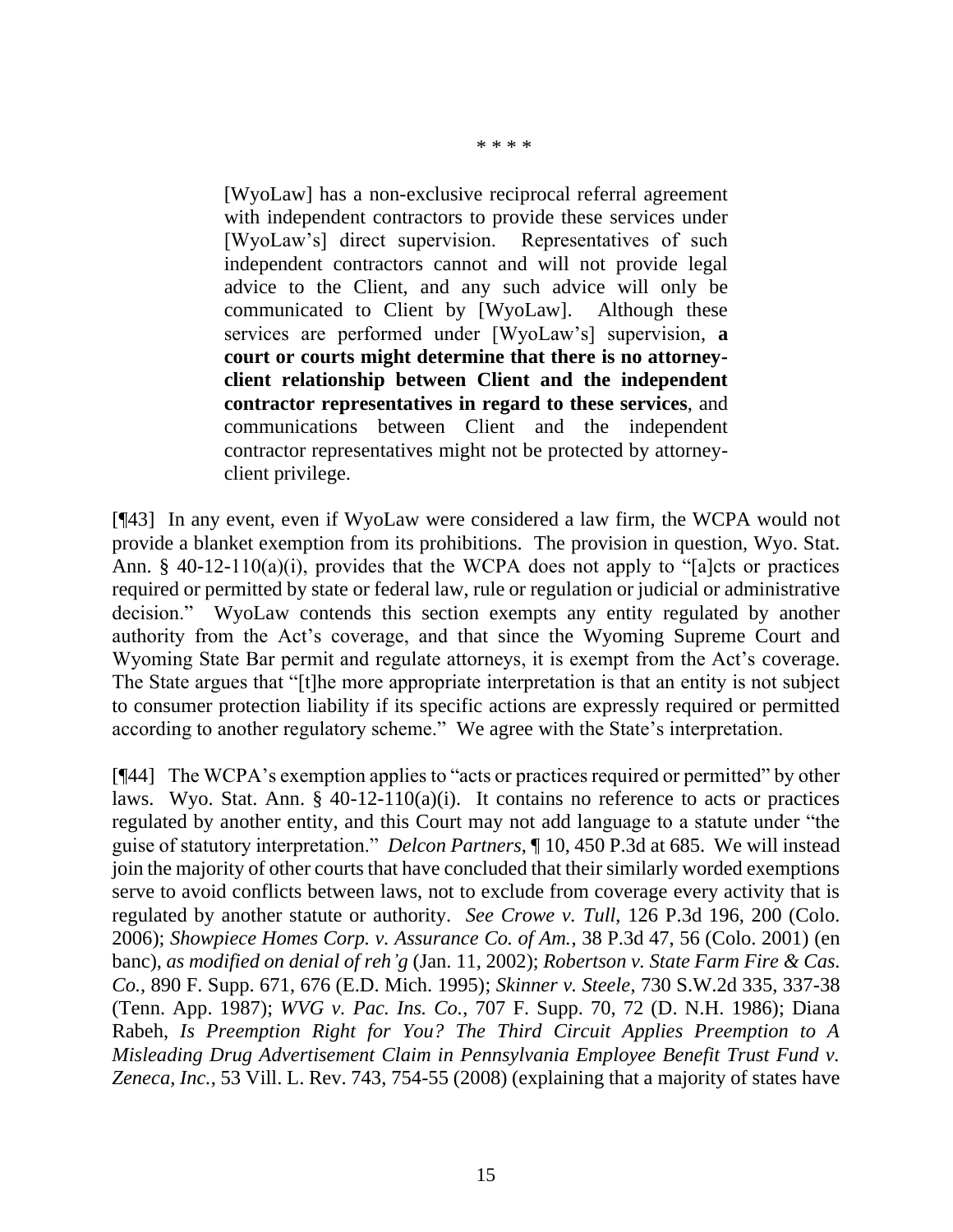interpreted similar exemptions to apply to conduct explicitly authorized by the law or ruling of another state or federal agency).

[¶45] For example, in *Showpiece Homes*, the Colorado Supreme Court rejected an argument that its similar statute exempted insurance companies from that state's consumer protection statute.

> The purpose of the exemption is to insure that a business is not subjected to a lawsuit under the Act when it does something required by law, or does something that would otherwise be a violation of the Act, but which is allowed under other statutes or regulations. It is intended to avoid conflict between laws, not to exclude from the Act's coverage every activity that is regulated by another statute or agency.

*Showpiece Homes Corp.*, 38 P.3d at 56.

[¶46] Subsequently, in *Crowe*, the Colorado court reversed a trial court decision barring a private action under the consumer protection statutes when it involved an attorney's practice of law. 126 P.3d at 200. The court found that while it had exclusive jurisdiction over attorneys engaged in the practice of law, the Colorado consumer protection statutes, as applied to attorneys, complement, rather than contradict, "[the] court's implementation of the professional rules and cannot be seen as impinging in any real sense upon our further right to discipline those licensed by us to practice law." *Id.* at 208 (internal quotation marks omitted).

[¶47] We agree and note that this interpretation finds support in the Wyoming Rules of Professional Conduct, which provide:

> When the full protections of all of the Rules of Professional Conduct do not apply to the provision of law-related services, **principles of law external to the Rules, for example, the law of principal and agent, govern the legal duties owed to those receiving the services.** Those other legal principles may establish a different degree of protection for the recipient with respect to confidentiality of information, conflicts of interest and permissible business relationships with clients.

Wyo. R. Prof. Cond. 5.7 cmt. 11 (emphasis added).

[¶48] The record before us does not establish that WyoLaw operates as a law firm, but even if it did, the WCPA does not exempt its operations from coverage under the Act. The Section 110(a)(i) exemption does no more than defer to contradictory laws that permit or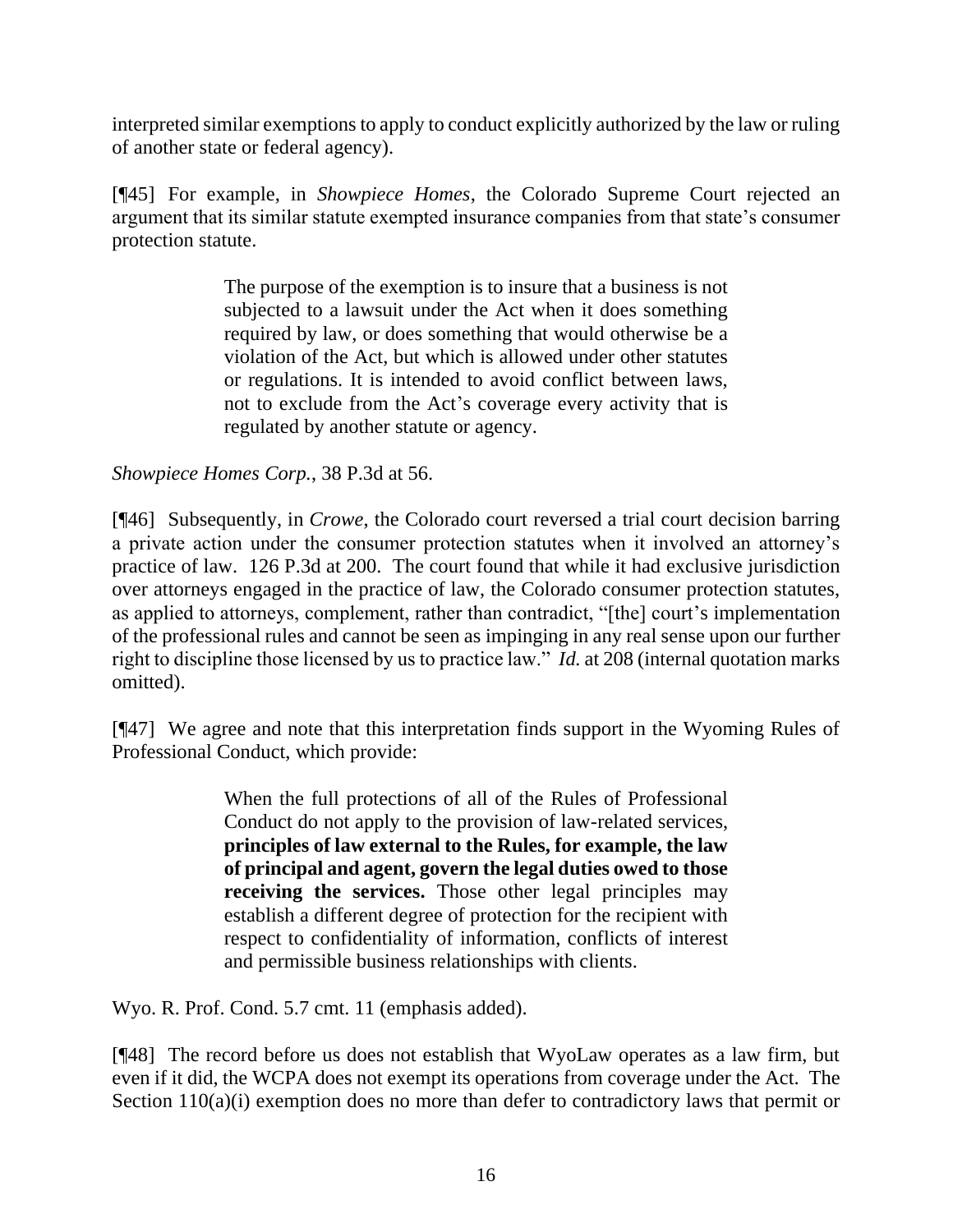require a specific act or practice that might otherwise be unlawful under the Act. We therefore reject WyoLaw's claim of a blanket exemption under the Act.

## **F. Attorney-Client Privilege and Work Product Protection**

[¶49] We last address WyoLaw's claim that the district court erred in rejecting its assertion that many of the documents the Attorney General subpoenaed are protected by the attorney-client privilege and attorney work product doctrine. We review a district court's discovery rulings, including its ruling on a claim of privilege, for an abuse of discretion. *Herrick v. Jackson Hole Airport Bd.*, 2019 WY 118, ¶ 11, 452 P.3d 1276, 1280 (Wyo. 2019); *see also McLane Co., Inc. v. E.E.O.C.*, 137 S. Ct. 1159, 1170, 197 L. Ed. 2d 500 (2017), as revised (Apr. 3, 2017) ("[A] district court's decision to enforce an EEOC subpoena should be reviewed for abuse of discretion, not de novo."). "On review, our primary consideration is the reasonableness of the trial court's decision," and the appellant has the burden of proving an abuse of discretion. *Herrick*, ¶ 11, 452 P.3d at 1280.

[¶50] "The party seeking to invoke the attorney-client privilege has the burden of establishing its applicability." *F.D.I.C. v. United Pac. Ins. Co.*, 152 F.3d 1266, 1276 n.6 (10th Cir. 1998); *see also Dishman v. First Interstate Bank*, 2015 WY 154, ¶ 21, 362 P.3d 360, 367 (Wyo. 2015) ("The party asserting the privilege has the burden of establishing it applies."); *Hanson v. Swainston*, No. 2:17-CV-00193-MLC, 2018 WL 3973405, at \*2 (D. Wyo. Aug. 20, 2018). To satisfy this burden, it is insufficient to make a blanket assertion that documents contain privileged information. *United Pacific Ins. Co.*, 152 F.3d at 1276 n.6 ("To satisfy this burden it is insufficient for the FDIC merely to contend that documents contain privileged information. Therefore, on remand, the FDIC must make a more substantial showing to invoke the attorney-client privilege and avoid production of the records at issue." (internal citations omitted)); *United States v. Hodgson*, 492 F.2d 1175, 1177 (10th Cir.1974) (holding that assertions of privilege must normally be raised "as to each record sought and each question asked so that . . . the court can rule with specificity").

[¶51] Instead, the party asserting a privilege must make a clear showing for each document request and give a detailed description of the documents it claims are protected with a precise reason for asserting the privilege to enable the Attorney General to contest the claim, and the district court to assess any applicability of the privilege. W.R.C.P. 81(b) (providing the Wyoming Rules of Civil Procedure may apply to special statutory proceedings); W.R.C.P. 45(d)(2)(A) ("When information or material subject to a subpoena is withheld on a claim that it is privileged or subject to protection as trial preparation materials, the claim shall be made expressly and shall be supported by a description of the nature of the documents, communications, or things not produced that is sufficient to enable the demanding party to contest the claim."); *In re Grand Jury Proceedings*, 616 F.3d 1172, 1183 (10th Cir. 2010) ("The party must bear the burden as to specific questions or documents, not by making a blanket claim."); *Wildearth Guardians v. U.S. Forest Serv.*, 713 F. Supp. 2d 1243, 1266 (D. Colo. 2010) ("Respondents must provide sufficient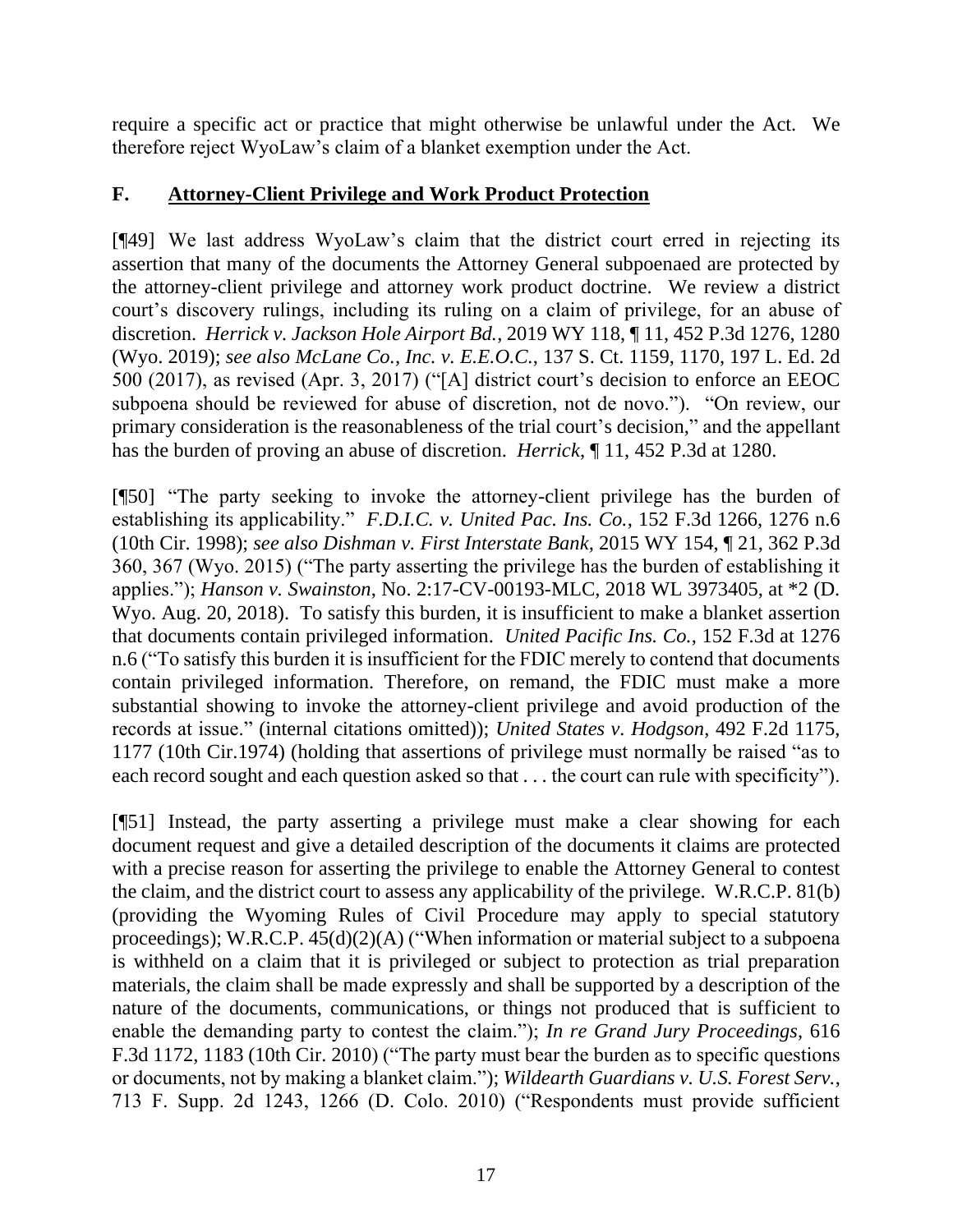information to enable Petitioners and the court to determine whether each element of the privilege has been satisfied. On raising the privilege, a general allegation is insufficient. A clear showing must be met by setting forth the items or category objected to and the reason for that objection.") (internal citations and quotations marks omitted); *Audiotext Commc'ns Network, Inc. v. US Telecom, Inc.*, No. Civ.A. No. 94-2395-GTV, 1995 WL 625962, at \*7 (D. Kan. Oct. 5, 1995) ("A party seeking to assert these privileges must make a clear showing that they apply. To carry the burden, the party must give a detailed description of the documents to be protected 'with precise reasons given for the particular objection to discovery.'") (internal citations omitted).

[¶52] We have recognized the necessity of certain privileges and work product protection. *See, e.g.*, *Arnold v. Mountain W. Farm Bureau Mut. Ins. Co.*, 707 P.2d 161, 165 (Wyo. 1985) ("For the system to properly function the attorney-client privilege must be protected."). Accordingly, district courts must determine the applicability and scope of a privilege or work product protection on a case-by-case basis. *Upjohn Co. v. United States*, 449 U.S. 383, 396-97, 101 S.Ct. 677, 686, 66 L.Ed.2d 584 (1981) (finding the spirit of F.R.E. 501 requires determination of the existence of an attorney-client privilege in enforcement of a subpoena is on a case-by-case basis when documents are requested in an investigatory subpoena); *Lubing v. Tomlinson*, 2020 WY 105, ¶ 33 n.10, 469 P.3d 375, 386 n.10 (Wyo. 2020) ("When federal rules are virtually identical to their Wyoming counterparts, federal case law interpreting them is persuasive."); *see also Gale v. State*, 792 P.2d 570, 624 (Wyo. 1990) (Urbigkit, J., dissenting) (quoting *In re Zuniga*, 714 P.2d 632, 639-40 (6th Cir. 1983), *cert.denied*, 464 U.S. 983, 104 S.Ct. 426, 78 L.Ed.2d 361 (1983)). Thus, we have discussed that the party asserting a privilege can provide the necessary information in a privilege log to enable other parties and the court to assess the applicability of a privilege or protection. *See generally Dishman*, ¶ 21, 362 P.3d at 367 ("[U]nder Rule  $26(b)(5)(A)$ , when a party withholds information otherwise discoverable on the basis that it is privileged, the party must make the claim expressly and describe the nature of the documents withheld in a manner that . . . will enable other parties to assess the applicability of the privilege or protection.").

[¶53] In asserting its privilege claim below, WyoLaw did not provide a privilege log or identify in any manner the documents or materials it claims are protected by the attorneyclient privilege. Yet on appeal, it contends that "[a]t a minimum, the District Court should have permitted WyoLaw to create a privilege log and assert privilege claims with respect to documents at the time of production." The record contains nothing to suggest that WyoLaw was denied an opportunity to submit a privilege log or otherwise meaningfully assert its privilege claim. The district court found that WyoLaw's attorney-client privilege or attorney work product claims with respect to the remaining enumerated requests within the subpoena were without merit. Upon review of the record, we agree with the district court and find that its decision was reasonable given WyoLaw's blanket assertion of the attorney-client privilege.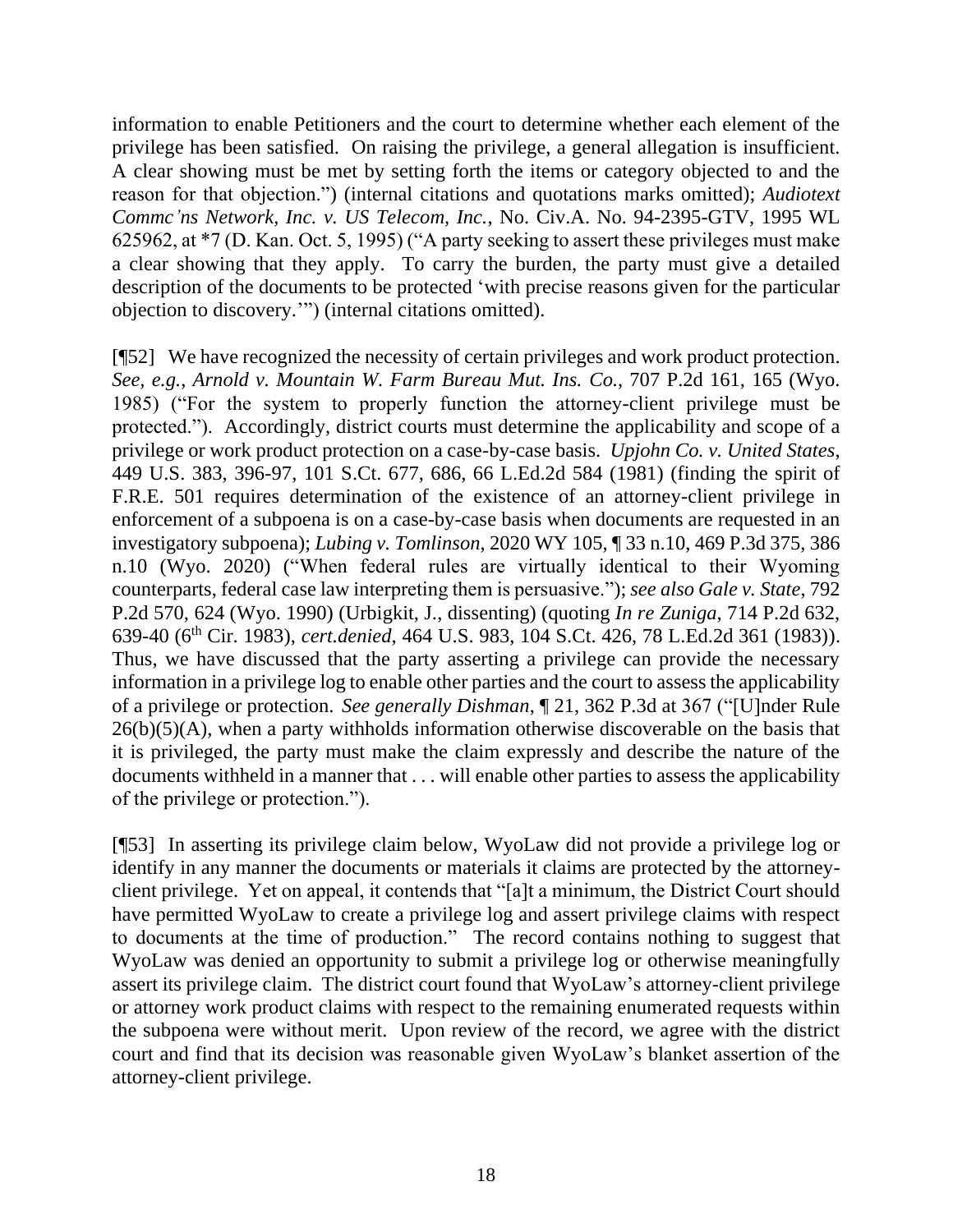[¶54] As WyoLaw states, the subpoena "seeks documents pertaining to WyoLaw's operations . . . and seeks 27 broad categories of documents that collectively cover virtually every aspect of WyoLaw's national business and operations." We have reviewed the investigative subpoena and do not find any requests that implicate the attorney-client privilege. Indeed, the only client-related request for which there is no written waiver from putative clients is Request No. 23, which seeks only a list of client names with the attorney's name and licensure that represents or has represented the client. This information is not subject to attorney-client privilege. *In re Grand Jury Subpoenas*, 906 F.2d 1485, 1488 (10th Cir. 1990) ("It is well recognized in every circuit, including our own, that the identity of an attorney's client and the source of payment for legal fees are not normally protected by the attorney-client privilege."); *see also Dishman*, ¶ 23, 362 P.3d at 368 ("Typically, the attorney-client privilege does not extend to the fee agreement, billing records, or expense reports.").

[¶55] The only other request that may seek protected information is Request No. 24, which seeks documents related to debt settlement agreements entered on behalf of customers. This request does not implicate an attorney-client privilege but instead may involve confidentiality issues subject to redaction rules. *See generally In re CCA Recordings 2255 Litig. v. United States*, 337 F.R.D. 310, 326 (D. Kan. 2020) (noting that personal, confidential, or private information is not necessarily protected by the attorney-client privilege); *Cornhusker Cas. Co. v. Skaj*, No. 11-CV-110-S, 2012 WL 12541138, at \*3 (D. Wyo. June 13, 2012) ("Communications by a client to one who is not a lawyer, or at least [not] reasonably believed to be a lawyer, are not protected.") (quoting 8 Wright–Miller– Marcus, *Federal Practice & Procedure* § 2017, at 433 (3d ed. 2010)); *Nguyen v. Excel Corp.*, 197 F.3d 200, 206 (5th Cir. 1999) ("Inquiry into the general nature of the legal services provided by counsel does not necessitate an assertion of the privilege because the general nature of services is not protected by the privilege."); *Upjohn Co.*, 449 U.S. at 395, 101 S.Ct. at 685 (attorney-client "privilege only protects disclosure of communications; it does not protect disclosure of the underlying facts by those who communicated with attorney").

[¶56] WyoLaw's claim of work-product protection is based on W.R.C.P. 26(b)(3)(A), which provides that "[o]rdinarily, a party may not discover documents and tangible things that are prepared in anticipation of litigation or for trial by or for another party or its representative (including the other party's attorney, consultant, surety, indemnitor, insurer, or agent)," and provides certain exceptions. *See Thomas v. Harrison*, 634 P.2d 328, 330 (Wyo. 1981) (general discussion of the rule's protections and exceptions). The above materials do not fall into the scope of that rule any more than they fall into the category of attorney-client privilege – there is no indication in this record that they were prepared in anticipation of litigation as the rule requires.

[¶57] Based on the record before us, we cannot find that the district court abused its discretion because we see nothing to indicate privileged information or work product was